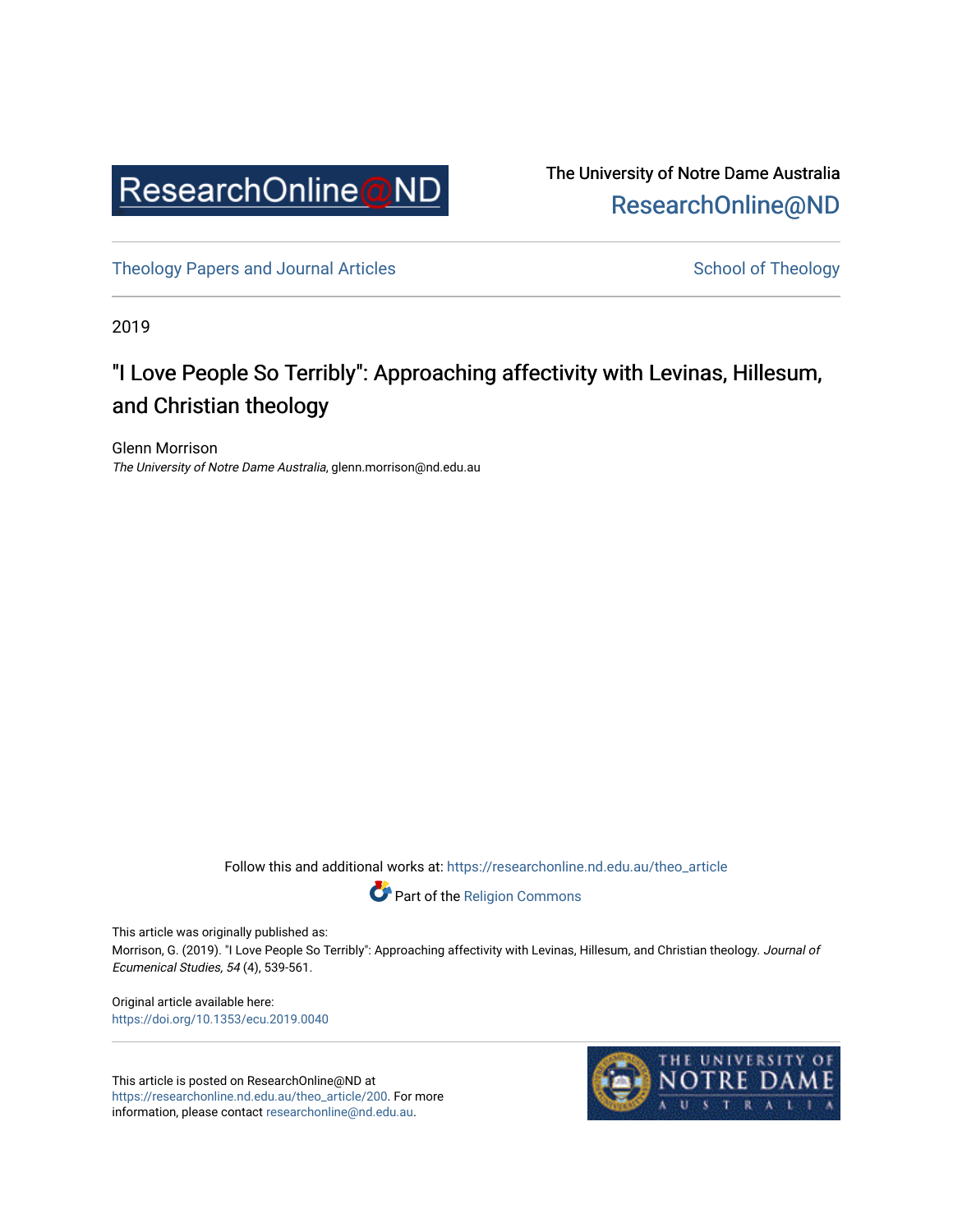©2019 University of Pennsylvania Press.

Copyright of Journal of Ecumenical Studies is the property of University of Pennsylvania Press and its content may not be copied or emailed to multiple sites or posted to a listserv without the copyright holder's express written permission. However, users may print, download, or email articles for individual use.

All rights reserved. Except for brief quotations used for purposes of scholarly citation, none of this work may be reproduced in any form by any means without written permission from the publisher. For information address the University of Pennsylvania Press, 3905 Spruce Street, Philadelphia, Pennsylvania 19104-4112.

Morrison, Glenn (2019) "I Love People So Terribly": Approaching affectivity with Levinas, Hillesum, and Christian Theology. *Journal of Ecumenical Studies*, *54*(4), 539-561.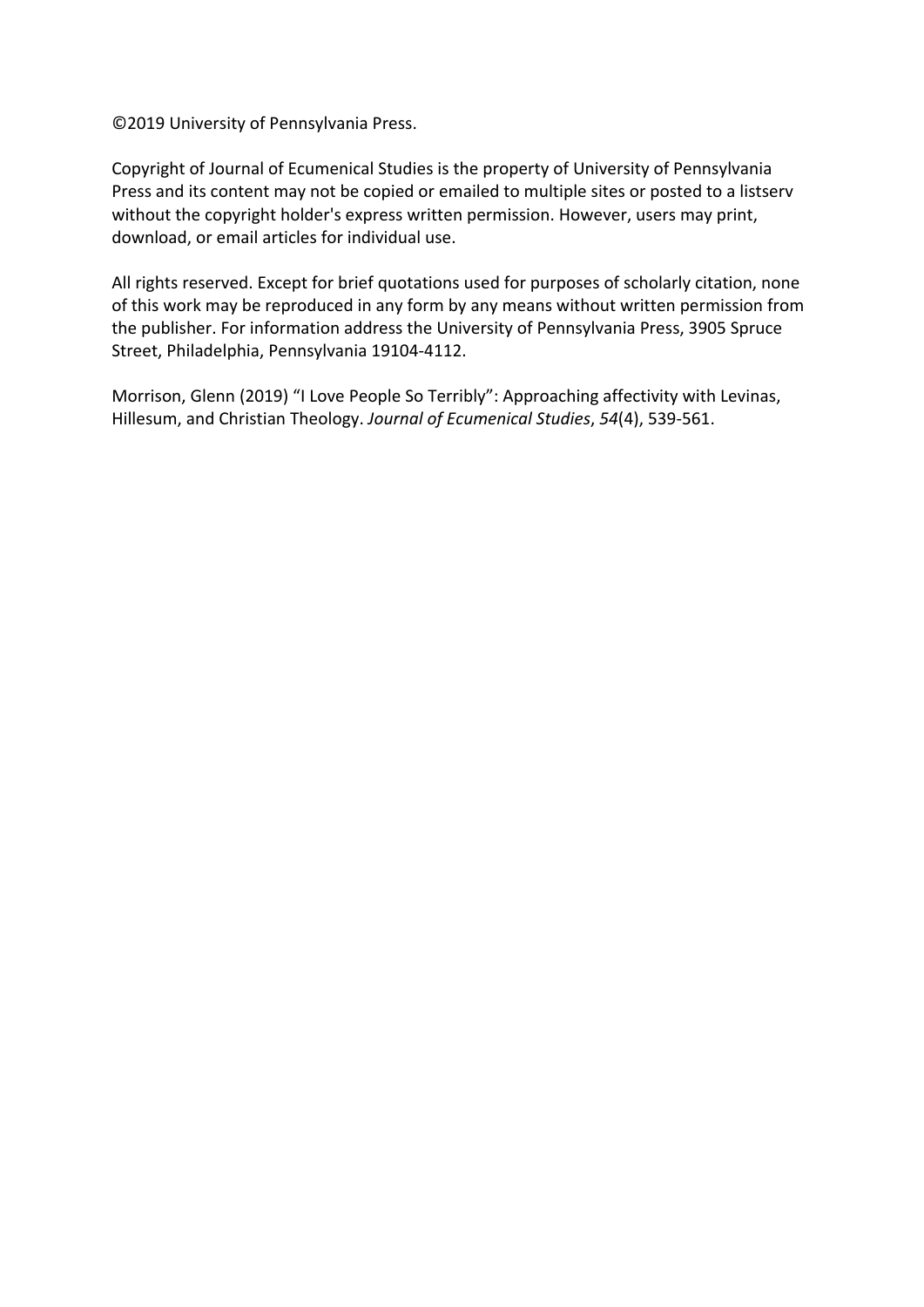

# **PROJECT MUSE®**

"I Love People So Terribly": Approaching Affectivity with Levinas, Hillesum, and Christian Theology

Glenn Morrison

Journal of Ecumenical Studies, Volume 54, Number 4, Fall 2019, pp. 539-561 (Article)

Published by University of Pennsylvania Press *DOI: <https://doi.org/10.1353/ecu.2019.0040>*

*For additional information about this article* <https://muse.jhu.edu/article/745874>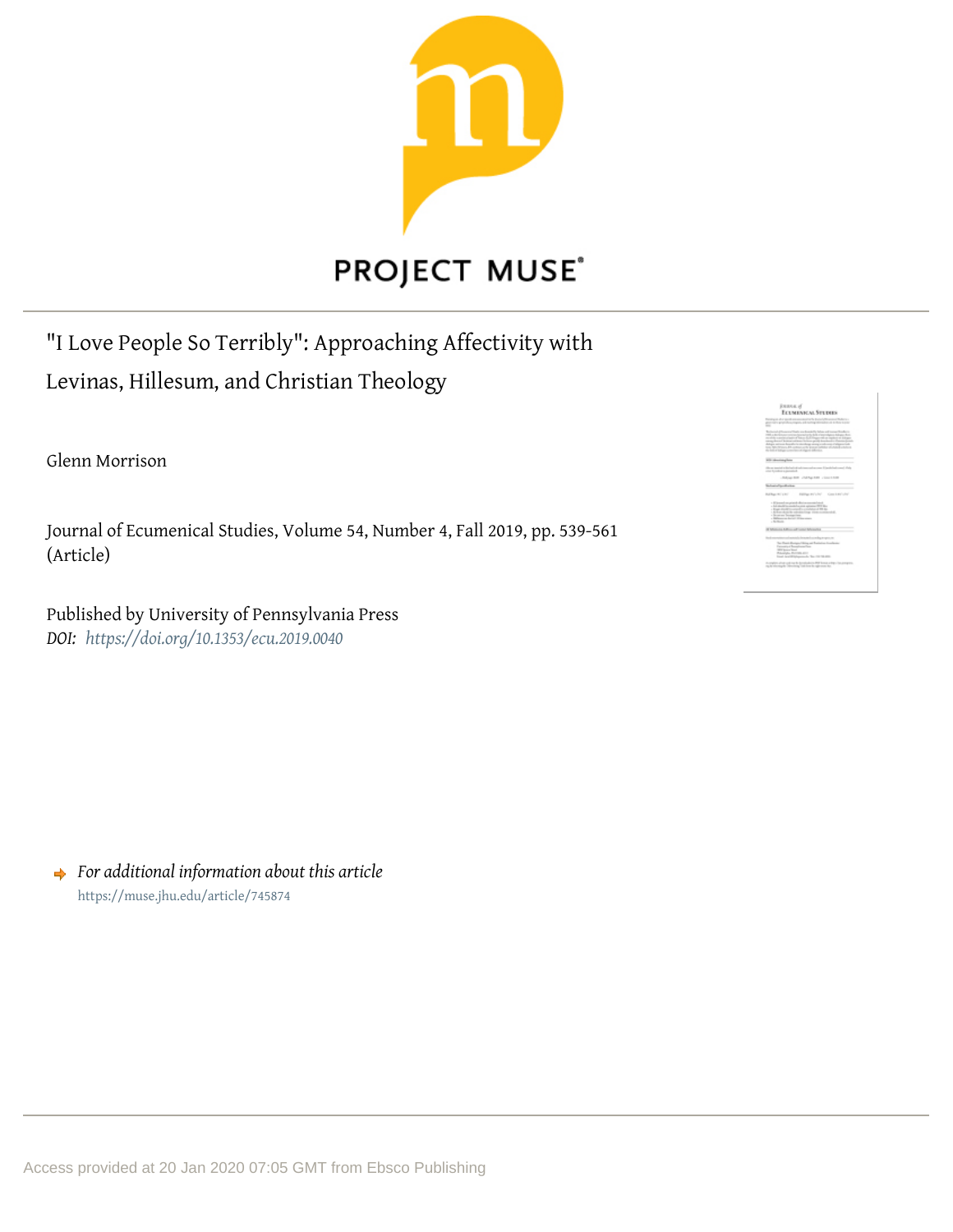## "I Love People So Terribly": Approaching Affectivity with Levinas, Hillesum, and Christian Theology

Glenn Morrison

#### PRECIS

Through engaging the writings of two Jewish thinkers, Emmanuel Levinas and Etty Hillesum, this essay sets out to develop a Christian theological approach to affectivity. *It begins by introducing Levinas and Hillesum to develop a context for dialogue between Jewish thought and Christian theology. Initiating a phenomenological foun*dation, the essay suggests that affectivity resonates through the human condition of *loneliness and otherness. Building on this perspective and aided by Levinas's thought*  and the practical expression of Hillesum's affectivity of talking to God, the focus turns to introduce and develop the notions of spontaneity, melancholy, and vigilance. Hence, it suggests the central elements of a theological approach to human affectivity in Christian living. Accordingly, by seeking to be poor in spirit and offering friendship to the *poor, aff ectivity becomes a way for the Christian community to live in unity, signifying the resilience to embrace the turbulence of conversion, the shock of encountering the*  other's suffering, and the joy of loving others "so terribly."

#### **•**

### I. Levinas and Hillesum

 $A$  guiding factor throughout this essay as we approach developing affectivity within a phenomenological and theological domain will be the desire to bring together Christian theology with the writings of two different, yet remarkable Jewish thinkers, Emmanuel Levinas (1906–95) and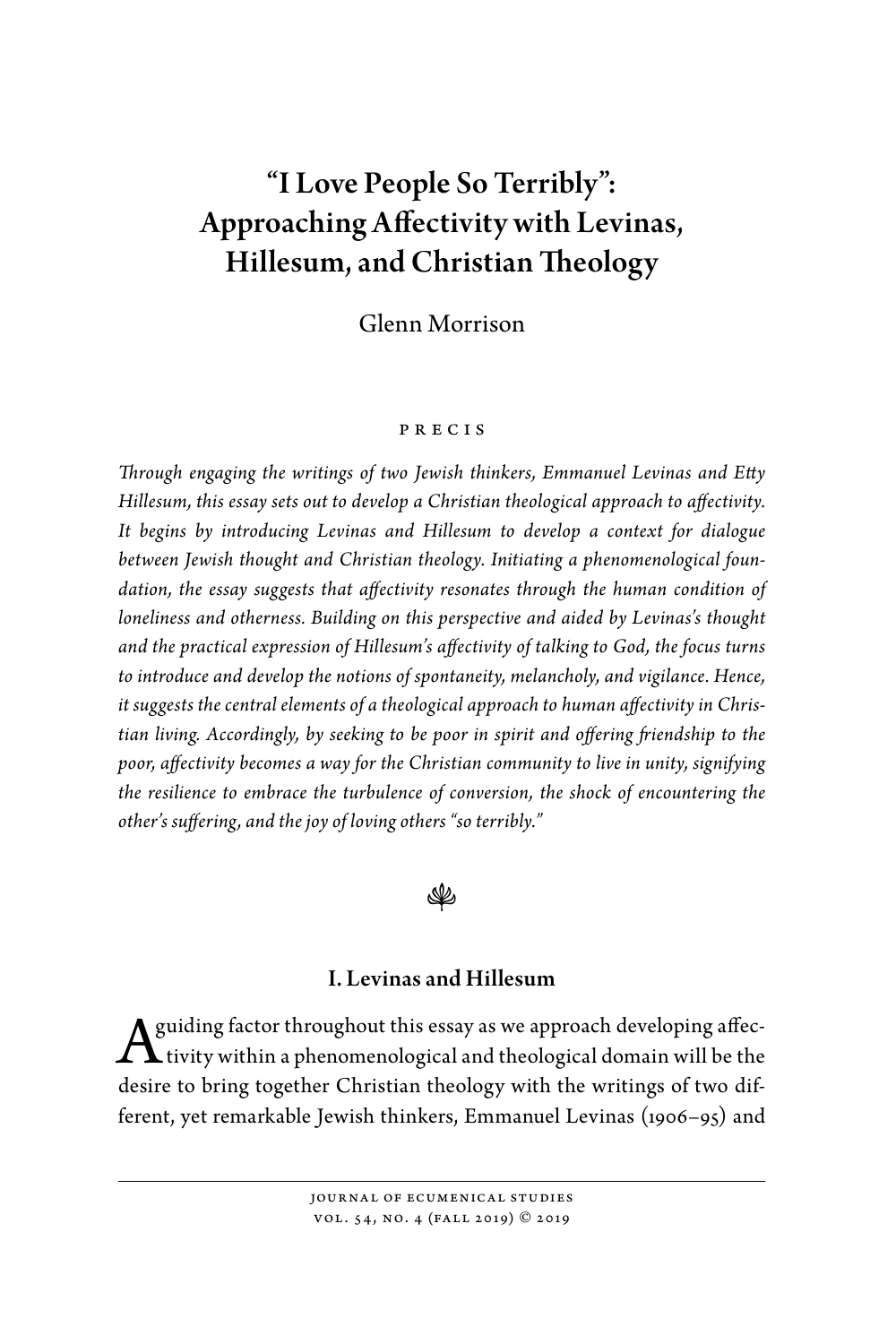Etty (Esther) Hillesum (1914–43). Levinas was a French philosopher and Talmudic scholar, who related that his life and work were "dominated by the presentiment and the memory of the Nazi horror."<sup>1</sup> Given his familiarity with Judaism and Western philosophy, one could well ask whether he set out to translate his Judaism and the memory of the Nazi horror into contemporary philosophy. Certainly, his philosophical discourse culminated in a phenomenology peculiarly sensitive to the sufferings of life and contributed to the development of a Jewish humanism. His writings have also appealed to Christian theologians.<sup>2</sup> Moreover, Levinas was quite eager to engage Judaism and Christianity together as he sought to foster Jewish- Christian friendship in the aft ermath of the *Shoah*. He realized that the *Shoah* also deeply affected Christianity. The vocation of Judaism and Christianity speaks today not only of finding common ground for dialogue but also of moving forward toward friendship, the sharing of scholarship, and the realization that the other's suffering is my suffering. For example, responding to the question, "What is the contribution of Christianity to the contribution of peace?" Levinas reflected:

I also believe that the trials undergone by humanity over the course of the twentieth century are, in their horror, not only a measure of human depravity, but also a renewed reminder of our vocation. I have the impression that they have modified something in us. I am thinking notably that the Passion of Israel at Auschwitz has profoundly marked Christianity itself, and that Judeo- Christian friendship is an element of peace in which the person of John Paul II represents a hope.<sup>3</sup>

 Levinas's writings, especially as he developed the language of otherness, remains throughout "a renewed reminder of our vocation" to respond to the excess of evil with the stance of peace. We see this equally in the warm intimacy of Hillesum's openness to God from her diary and letters. In contrast to Levinas, who survived the *Shoah*, Hillesum was a young

<sup>&</sup>lt;sup>1</sup> Emmanuel Levinas, "Signature," in Emmanuel Levinas, Difficult Freedom: Essays on *Judaism*, tr. Seán Hand (Baltimore, MD: John Hopkins University Press, 1990), p. 291.

<sup>&</sup>lt;sup>2</sup> See Adriaan T. Peperzak, "The Significance of Levinas's Work for Christian Theology," in Jeffrey Bloechel, ed., *The Face of the Other and the Trace of God: Essays on the Philosophy of Emmanuel Levinas* (New York: Fordham University Press, 2000), p. 184.

<sup>&</sup>lt;sup>3</sup> "Who Shall Not Prophesy?" (1985), tr. Bettina Bergo, in Jill Robbins, ed., *Is It Righteous to Be? Interviews with Emmanuel Levinas*, Crossing Aesthetics (Stanford, CA: Stanford University Press, 2001), p. 226.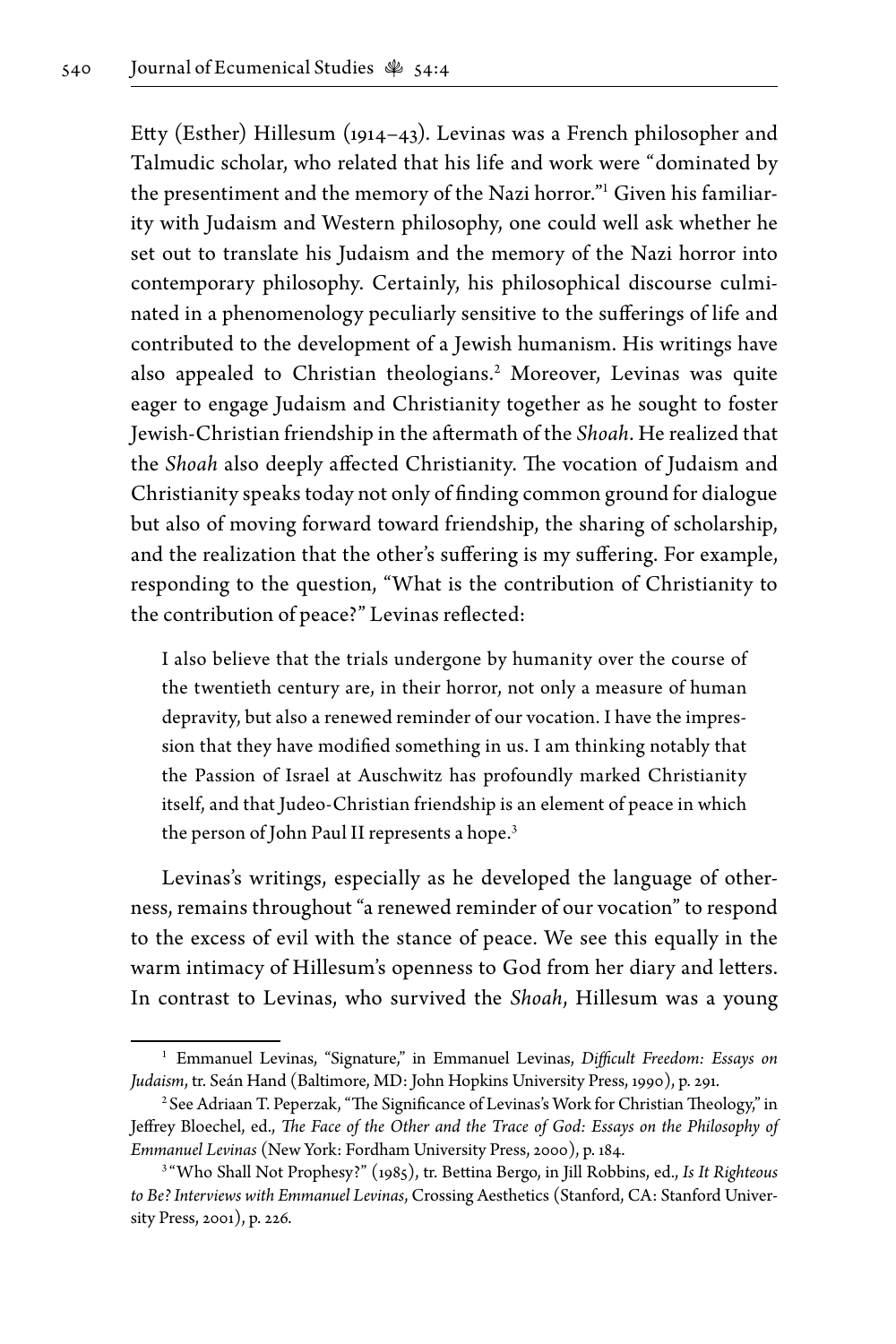Dutch Jew from Amsterdam, who died at Auschwitz at the age of twentynine in 1943. She left "behind a diary (eleven exercise books) and seventyeight letters which have drawn responses across the world in the form of books, reviews, articles, documentaries, plays and visual art."4 In the face of the destruction of the Jews in Europe, her writings unveil an affectivity of the heart that evidences an outpouring of love as a means to respond to the experiences of life and death, as do those of the great mystics and poets. Moreover, her writings evoke questions within us about the intimacy of both life and death.<sup>5</sup> This is all the more compelling, for it reveals how such a private soul can imbue so much light and grace from the spontaneous stirrings and conversion of the heart to the melancholy of the soul's encounter of the moment of another's suffering. Hillesum herself had come to the point of learning to love people so deeply through loving "God within them."<sup>6</sup> Her radical transformation from the chaos of self-interest to other- centered (ethical- spiritual) love came through her relationship with her "spiritual master, Julius Spier" (to whom she refers as "S."),7 "a Jewish emigrant from Berlin" and "founder of 'psychochirology,' the study and classification of palm prints."<sup>8</sup>

Altogether, Hillesum's affectivity demonstrates the vigilance of love, that is to say that, within the loneliness and suffering of life and her intimate care and sensitivity for others, she could reach out to God and proclaim, "You have made me so rich, oh God, please let me share out Your beauty with open hands."9 In commenting upon the value of praying "for persecuted Israel," Levinas provided an insight into the quality and character of Hillesum's prayer when he reflected, "this is a prayer for the people

<sup>&</sup>lt;sup>4</sup> Alexandra Pleshoyano, "Etty Hillesum: Love Calls for Spiritual Discernment," Religious *Studies and Theology*, vol. 28, no. 2 (2009), p. 241. Moreover, Michael Downey noted that, regarding Hillesum, "not a few Catholic theologians ... have drawn attention to the importance of her writings" (Michael Downey, "Penning Patterns of Transformation: Etty Hillesum and Thomas Merton," in *Merton Annual: Studies in Culture, Spirituality, and Social Concerns,* vol. 4 (1991), p. 79.

<sup>&</sup>lt;sup>5</sup> See Ingmar Granstedt, "Etty Hillesum: une parole de Dieu dans la Shoah," *Théophilyon* 8 ( June, 2003): 317–319.

<sup>&</sup>lt;sup>6</sup> Pleshoyano, "Etty Hillesum," p. 242.

<sup>7</sup> Ibid., pp. 242 and 264, n. 2.

 $^8$ Jan G. Gaarlandt, "Introduction," in Etty Hillesum*, An Interrupted Life: The Diaries, 1941–* 1943; and Letters from Westerbork, tr. Arnold J. Pomerans (New York: Henry Holt and Co., 1996), p. xiv.

<sup>9</sup> Hillesum, *An Interrupted Life*, p. 332.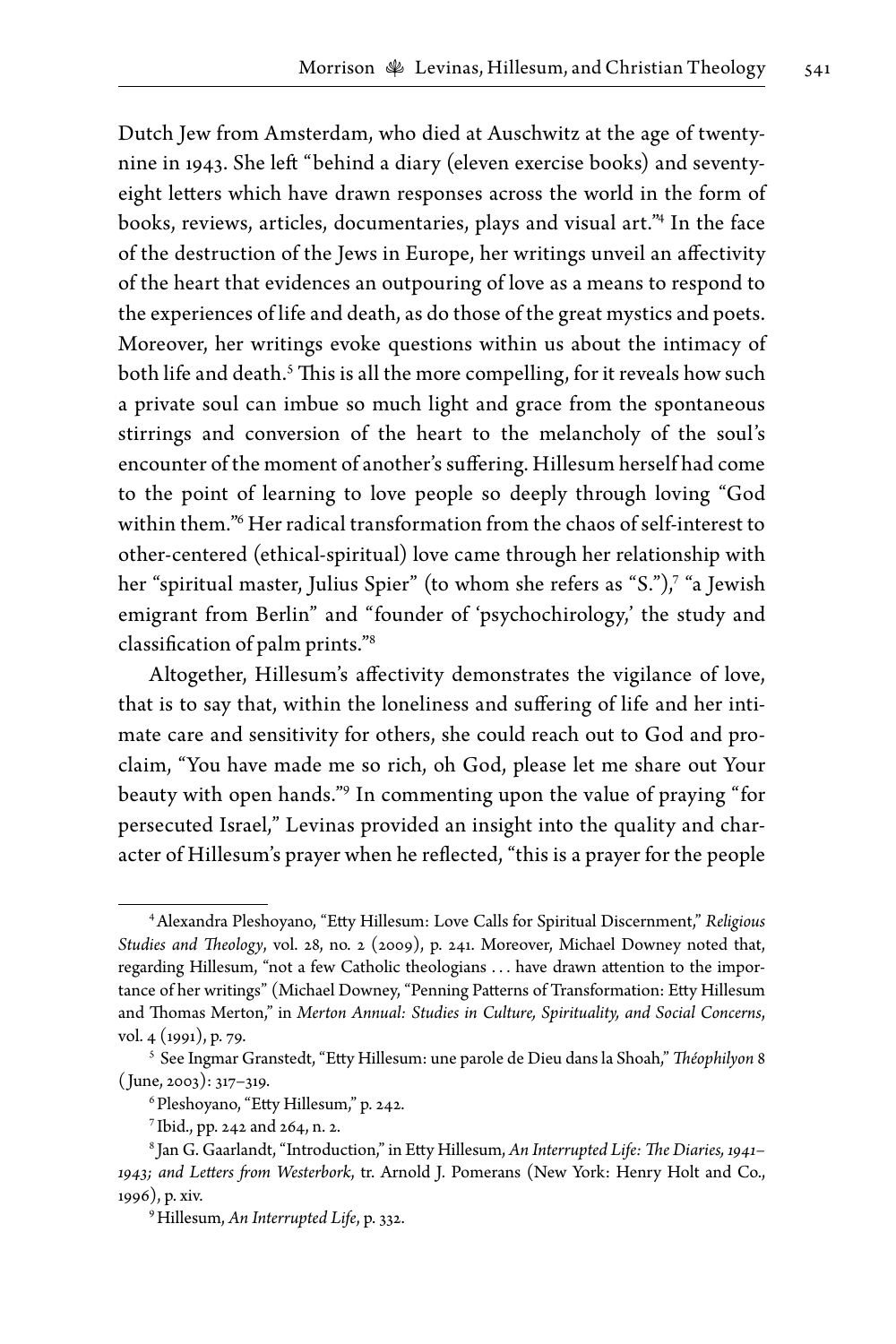who are called to reveal the glory of God. In praying to God, one prays *for* God."<sup>10</sup> Given that "God is the one who suffers the most in human suffering,"<sup>11</sup> we can suggest that, in the outpouring of Hillesum's "true pain"<sup>12</sup> to God, we discover a kenotic element of God's suffering through her prayer, namely, an expiating voice to "love people so terribly."13

 Keeping Hillesum's resounding voice in mind as much as Levinas's radical call of responsibility, let us now construct a lens to develop a Christian theological approach to affectivity. To this end, we will look first at the relation between loneliness and otherness as the first stage in looking at the very phenomenological and existential foundations of affectivity. In a sense, the tension between loneliness and otherness creates an environment for the self to find a creative and redemptive voice in the midst of pain and sorrow. An affectivity of otherness then begins to emerge from the depths of loneliness. The second stage of developing the perspective of affectivity in theology and Christian living is to put into service three notions drawn from the philosophy of Levinas, namely, spontaneity, melancholy, and vigilance. Utilizing these notions with both Levinas and Hillesum, we will endeavor to approach the affectivity of  $(i)$  faith in light of the spontaneity of conversion, (2) hope in the melancholy of encountering the other's pain and suffering, and  $(3)$  love by way of the vigilance of loving people from the heart. Together, these three notions provide the central character of affectivity.

Our study then moves toward a third and final stage to begin to touch upon and explore affectivity with regard to Christian living and praxis. Accordingly, we aim to develop a sense of affectivity as the joy of forgiveness (Lk. 15:7), being poor in spirit, living in unity, and possessing the sensitivity and ability to love others so deeply—especially the poor. Altogether, the ethical and spiritual transformation of being spontaneous, melancholic, and vigilant signifies the affectivity of a surprising opening of hearts of the Christian community to the Realm of God, which we find expressed so eloquently in the humane affectivity of Hillesum's warm,

<sup>10 &</sup>quot;Who Shall Not Prophesy?" p. 226; emphasis in original.

<sup>&</sup>lt;sup>11</sup> Ibid.

 $^{12}$  Ibid.

<sup>13</sup> Hillesum, *An Interrupted Life*, p. 198.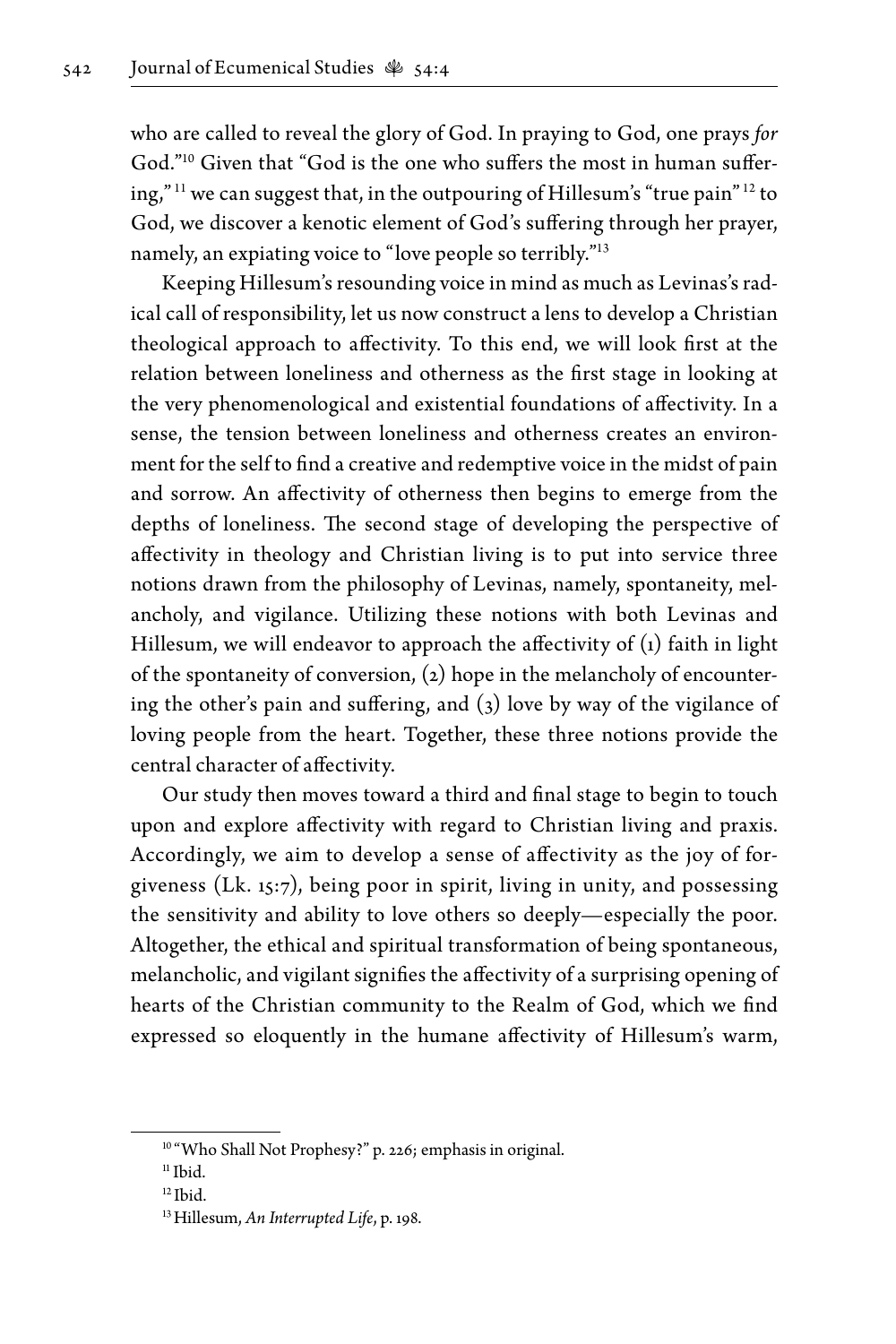intimate, and resilient words to God, "I love people so terribly, because in every human being I love something of You."14

#### II. Loneliness and Otherness

Loneliness is "one of the most painful human wounds."15 According to Levinas, isolation is "rooted" in our "existing" because it cannot be "exchanged"; we remain "all alone ... a monad."<sup>16</sup> Loneliness reflects an inescapable state of being that we are "not the other."17 In response, for Levinas, we are called to be "for-the-other,"<sup>18</sup> producing a metaxic, turbulent existence, for we are "weighed down" by our lonely existence as much as placed in a personal drama of truth to create "a new world."19 In the epiphany of discovering the "darkness and anguish"20 of loneliness, we may feel the menacing and stirring presence of a "lack of love"21—blowing embers, as it were, upon other negative states of mind such as hostility, horror, fear, anxiety, and despair.

 Further, the dearth of love may translate into encounters of persecution. Rather than the compassion of seeking to be in the other's skin, as it were, peering stares or even ordinary, everyday smiles may result in stripping the other's skin (human dignity and rights) where "internment" or "[s]ocial aggression" is at hand.<sup>22</sup> Levinas knew this well when he was imprisoned in Stalag no. II B, a camp in northern Germany for military prisoners, containing other Jews and at least two Catholic priests. While doing forced labor in the forest as a woodcutter,<sup>23</sup> he encountered the

<sup>14</sup> Ibid.

<sup>&</sup>lt;sup>15</sup> Henry J. M. Nouwen, *The Wounded Healer* (London: Image Books, 1979), p. 83.

<sup>&</sup>lt;sup>16</sup> Emmanuel Levinas, *Time and the Other*, tr. Richard A. Cohen (Pittsburgh, PA: Duquesne University Press, 1997), p. 41.

 $^{\rm 17}$  Ibid.

<sup>&</sup>lt;sup>18</sup> Emmanuel Levinas, Otherwise than Being or Beyond Essence, tr. Alphonso Lingis (Pittsburgh PA: Duquesne University Press, 1999), p. 153.

<sup>19</sup> Emmanuel Levinas, *Unforeseen History*, tr. Nidra Poller (Chicago: University of Illinois Press, 2004), p. 20.

<sup>&</sup>lt;sup>20</sup> Jean Vanier, *Man and Woman He Made Them* (Homebush, NSW: St. Pauls, 1985), p. 113.  $21$  Ibid.

<sup>&</sup>lt;sup>22</sup> Emmanuel Levinas, "The Name of a Dog, or Natural Rights," in Levinas, Difficult Free*dom*, 153.

<sup>&</sup>lt;sup>23</sup> Marie-Anne Lescourret, *Emmanuel Levinas* (Princeton, NJ: Princeton University Press, 1992), p. 6.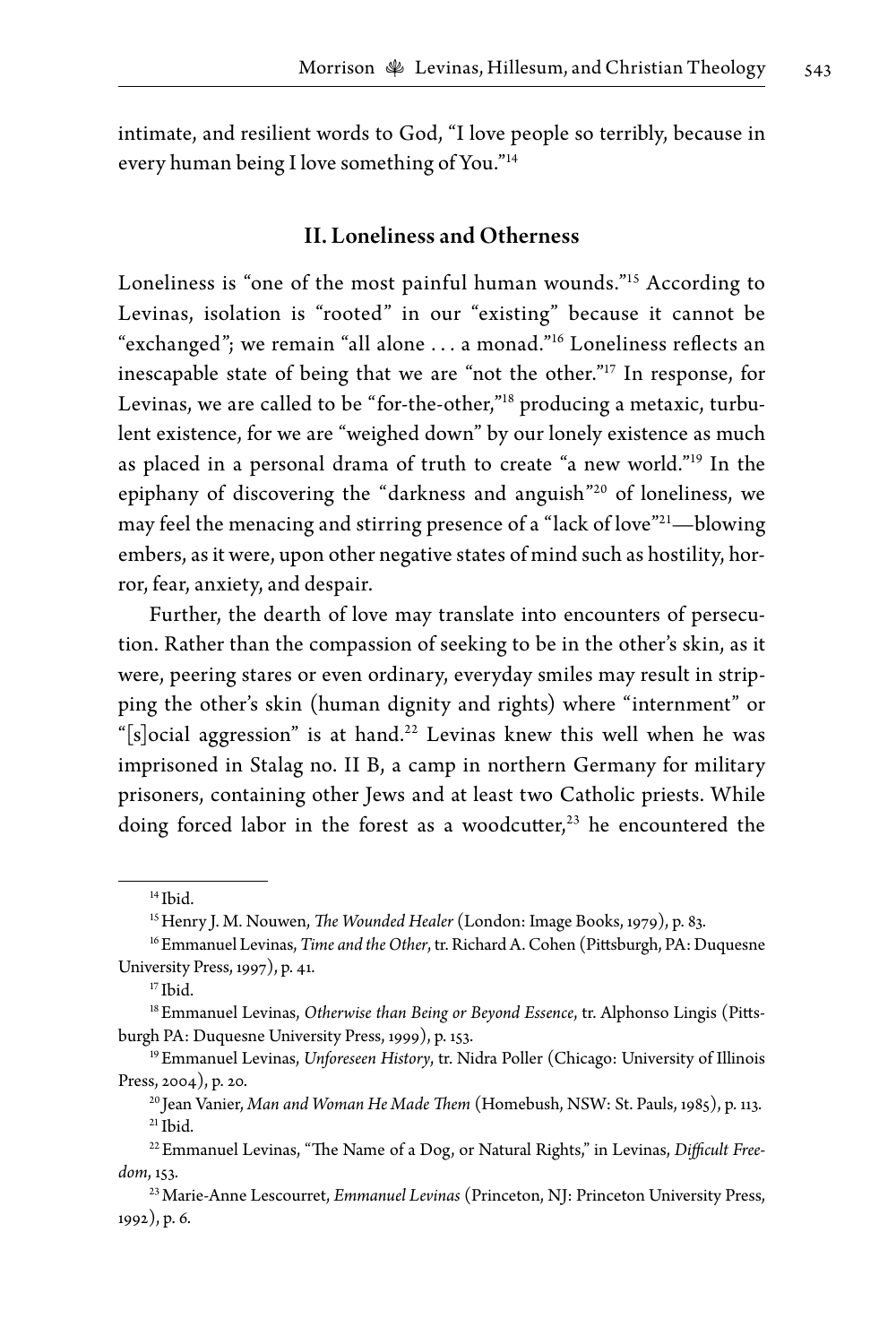persecution of being bracketed out of existence and reduced to silence. He related, "But the other men, called free, who had dealings with us or gave us work or orders or even a smile—and the children and women who passed by and sometimes raised their eyes—stripped us of our human skin. We were subhuman, a gang of apes . . . beings without language."24 However, in spite of the horror of his captivity, there suddenly appeared "for a few short weeks" a sign of hope in encounter of "the last Kantian in Nazi Germany," a dog affectionately named "Bobby."<sup>25</sup> Through his "friendly growling" and "without the brain needed to universalize maxims and drives" upon which racism rests, Bobby became the grace and catalyst to remind Levinas and his fellow prisoners "that we were men."26 For if a dog's life of "jumping up and barking in delight," of greeting in the morning and eagerly awaiting a return affirms the value of affection rather than the "dirtiest work" of humanity's hatred for another, then the experience of the goodness of "animal faith" signifies the need for a "pure nature,"<sup>27</sup> the very temperament of affectivity and language of otherness, to instill an inherent moral, or indeed a spiritual, stance of seeking the good.

 I want to suggest that the temperament of otherness is born out of the state of loneliness. The wound of loneliness uncovers the "pure nature" of affectivity and its relation to the language of otherness. The "pure nature" reflects our condition of being made in the image and likeness of God (Gen. 1:27) and of being Children of God, knowing God's forgiveness and love (1 Jn. 2:1–2). Loneliness helps to unveil our need for God as well as uncovering a pathway toward an ethical and spiritual affectivity and solitude. Hillesum knew this well, when she reflected, "Life may be brimming over with experiences, but somewhere, deep inside, all of us carry a vast and fruitful loneliness wherever we go. And sometimes the most important thing in a whole day is the rest we take between two deep breaths, or the turning inward in prayer for five short minutes."<sup>28</sup> Altogether, we can suggest that the "pure nature" of affectivity "deep inside" resonates even within loneliness, animating our deepest need to talk to God. For, while the pain of isolation grows, we feel the vulnerability and fragility of "life

 $24$  Levinas, "The Name of a Dog," pp. 152-153.

<sup>25</sup> Ibid., p. 153.

<sup>26</sup> Ibid.

<sup>27</sup> Ibid., pp. 151–153.

<sup>28</sup> Hillesum, *An Interrupted Life*, p. 93.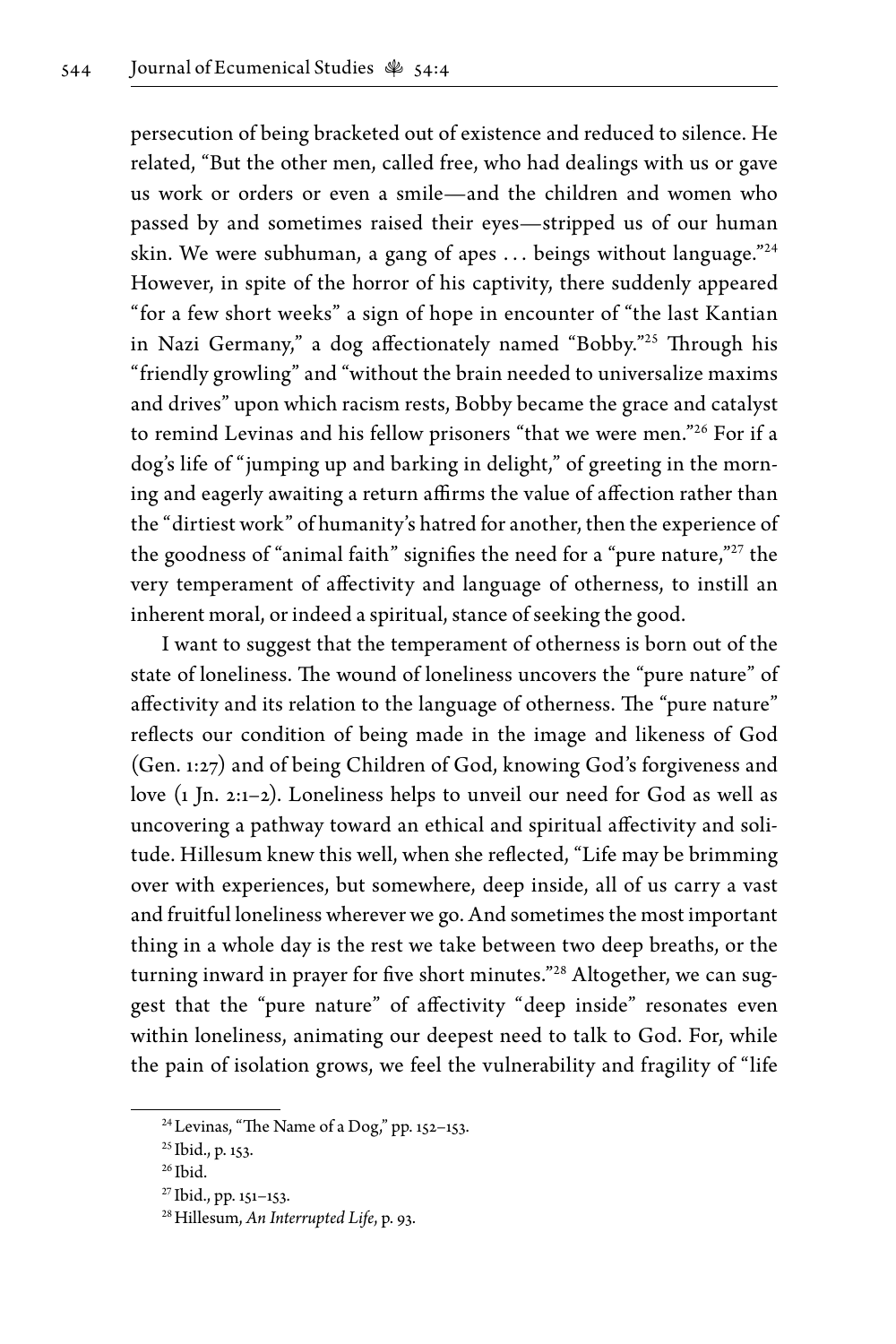brimming over with experiences," such as the death of a beloved, conflict, stress, overwork, sickness, and aging. Yet, where the pain and poverty of an "inner emptiness"<sup>29</sup> intensifies, there remains the very need to talk with God, a "fruitful" way forward to respond to the terrifying grip of loneliness. Grieving the death of her beloved Spier, Hillesum exemplified such a need to talk to God, revealing a redemptive pathway of affectivity to assuage the lonely state of her soul:

"And talking to You, God. Is that all right? With the passing of people, I feel a growing need to speak to You alone. I love people so terribly, because in every human being I love something of You. . . . But now I need so much patience, patience and thought, and things will be very difficult. And now I have to do everything by myself. The best and the noblest part of my friend, of the man whose light You kindled in me, is now with You. What was left behind was a childish, worn- out husk in the two small rooms in which I experienced the greatest and deepest happiness of my life. I stood beside his bed and found myself standing before one of Your last mysteries, my God."30

 Taking to heart the lonely depths of grief in prayer to God gave Hillesum a robust courage to express, "I love people so terribly." She allowed her emotions to orient and animate her surprising, intimate, and warm words and the "pure nature" of resilience. Her affectivity was thus disposed toward prayerful, humble, and vulnerable expressions of faith, hope, and love. Equally, her spirit recognized God's presence as mystery and the enduring gift of joy. To "love people so terribly" bears all the force of the affectivity of the soul, transfigured into an ethical-spiritual horizon.<sup>31</sup> Hillesum's poverty of spirit and need for God suggest a sense of otherness that seems to orient her emotions (from grief and loneliness to "deepest happiness") to dwell in the goodness and mystery of God's being, "The one-for-the-other."<sup>32</sup> We can learn from Hillesum that the emotivity of agape reveals a heart of mercy, compassion, and joy ("deepest

<sup>29</sup> Vanier, *Man and Woman*, p. 113.

<sup>30</sup> Hillesum, *An Interrupted Life*, p. 198.

<sup>&</sup>lt;sup>31</sup> See Karol Wojtyla (Pope John Paul II), *The Acting Person,* tr. Andrzej Potocki, *Analecta* Husserliana: The Yearbook of Phenomenological Research, vol. 10 (Dorderecht: D. Reidel Publishing Co., 1979), pp. 238–242.

<sup>32</sup> Levinas, *Otherwise than Being*, p. 69.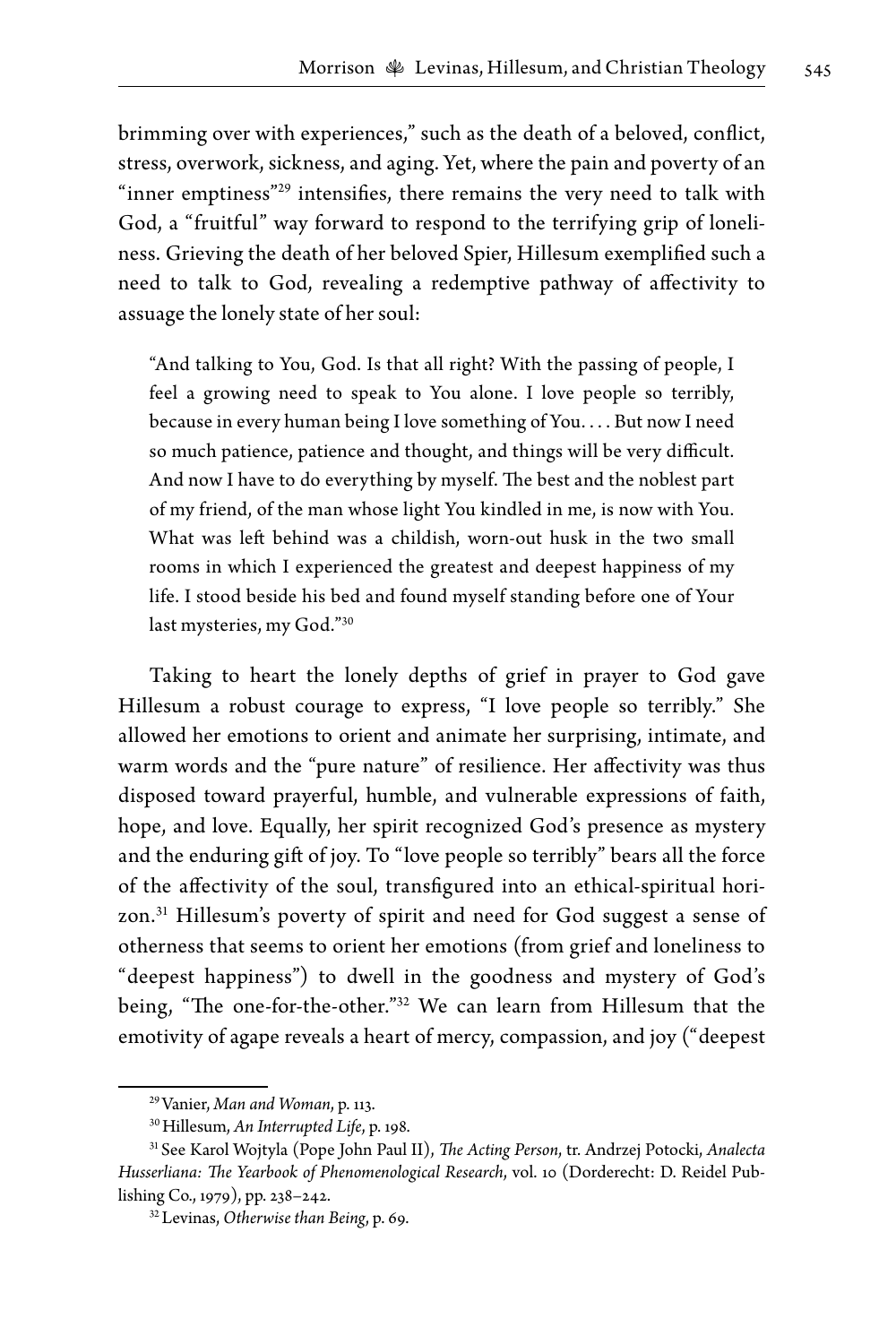happiness"). Such affectivity and gravity of the heart unveil the goodness of the human soul to be humane, giving hope to journey meaningfully through experiences so difficult, unimaginable, and tragic, such as the death of a beloved or the unbearable sadness of loneliness.

We can begin to appreciate that, where the emotional life is affected by a spiritual life of ethics, experiences such as grief, loneliness, or even forgiveness begin to take on value. Commenting on how "to facilitate a good experience of forgiveness," John Monbourquette explained, "The most important part of this experience is to follow the movements of your heart closely, to learn about yourself as you are in your journey."33 We can add that, by following the movement of loneliness in "your heart closely" through otherness, the weight of existence becomes bearable. Such beginnings of transformation could signify some spiritual vertigo, as it were, where God's inner word evokes the heights of mystery, as Hillesum reminded us in her need to talk with God: "I feel so dizzy. 'You have placed me before Your ultimate mystery, oh God. I am grateful to You for that, I even have the strength to accept it and to know there is no answer. That we must be able to bear your mysteries."<sup>34</sup>

Within the "difficult adoration"<sup>35</sup> of bearing God's mysteries, we can begin to see that, where the anguish of loneliness is met by an affectivity of prayer and loving others, the search for the deepest source of life takes on an ethical and spiritual quality. Such affectivity—in all its expression of emotivity, meaning, and relationality—implies a movement of the self toward the grace and "pure nature" of faith, hope, and love.

#### III. Spontaneity, Melancholy, and Vigilance

We have affirmed that the state of loneliness acts as a catalyst to bring affectivity and otherness into a movement toward revealing the ethical and spiritual nature of our human condition. As we seek to highlight three forms of affectivity—spontaneity, melancholy, and vigilance—we can also think of them as taking up a position toward the state of loneliness, to draw

<sup>&</sup>lt;sup>33</sup> John Monbourquette, *How to Forgive: A Step-by-Step Guide* (Toronto: Novalis, 2000), p. 69.34 Hillesum, *An Interrupted Life*, p. 199.

<sup>&</sup>lt;sup>35</sup> Emmanuel Levinas, "Loving the Torah More than God," in Levinas, *Difficult Freedom*, p. 145.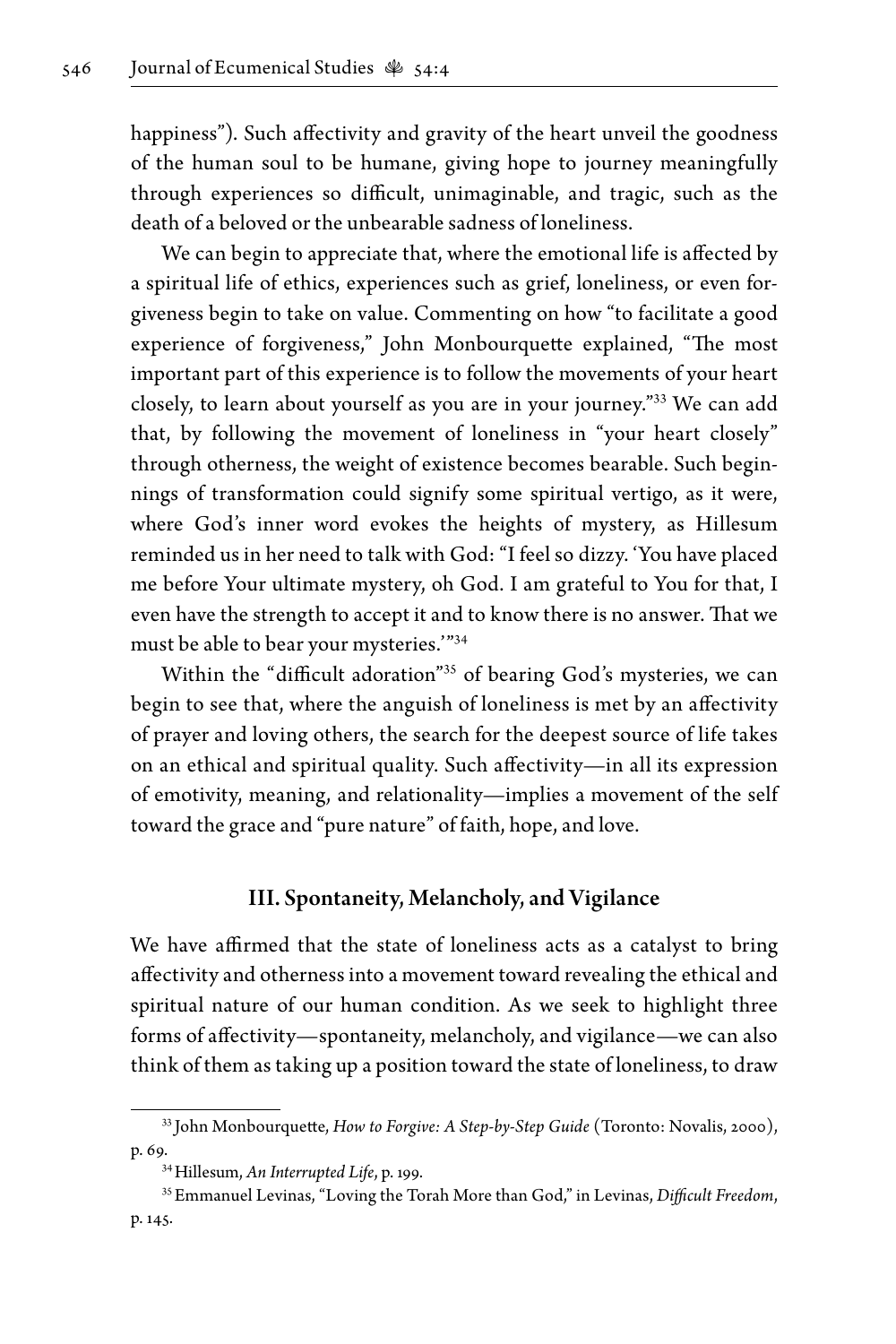out its pain, wound, meaning, and transformation into the realm of otherness, a Realm of prayer, mercy, and love wherein the word of God comes to mind. Spontaneity marks the first movement, inasmuch as it helps to orient and animate the affectivity of faith and conversion.

#### *A. Spontaneity*

 Let us turn now to Karol Wojtyla, whose writings on emotional experiences may help to offer some direction and clarity toward drawing out the sense of spontaneity from Levinas's writings. Wojtyla wrote:

Emotional experiences—stirring emotions or excitements and in their wake also the particular emotions and even passions—only happen in man as subject. Their happening is spontaneous, and this means they are not a product of personal efficacy and self-determination. We have thus to assume that at the root of the emotive dynamism there must be a special psychical efficacy, as otherwise it would be impossible to explain all that in an emotive way happens in the man- subject. In a sense *emotivity* itself signifies that spontaneous efficacy of the human psyche.<sup>36</sup>

 Wojtyla pointed out that emotions are stirred spontaneously rather than through the self 's control and actions. In other words, something otherwise or beyond a person's essence stirs emotions and passions. In terms of emotions that reach an ethical and spiritual level, we can suggest with Levinas that, through the other's face, God's word works in such a way as spontaneously to stir the emotions, rupturing time into diachrony ("the to-God of time") $37$  and prophecy ("time itself in its patience"). $38$  Hence, where loneliness assumes spontaneity, we have the foundation for the self to take on the affectivity of conversion: an outpouring of ethical and spiritual transcendence, a "spontaneous efficacy of the human psyche," or simply possessing the very need to talk to God. Just as meaningfully, Bernard Lonergan related affectivity of spontaneity to falling in love, pointing out, "the human subject ... was transcendent affectively when he fell in love, when the isolation of the individual was broken and he spontaneously

<sup>&</sup>lt;sup>36</sup> Wojtyla, *The Acting Person*, p. 243.

<sup>37</sup> Levinas, *Time and the Other*, p. 118.

<sup>38</sup> Ibid.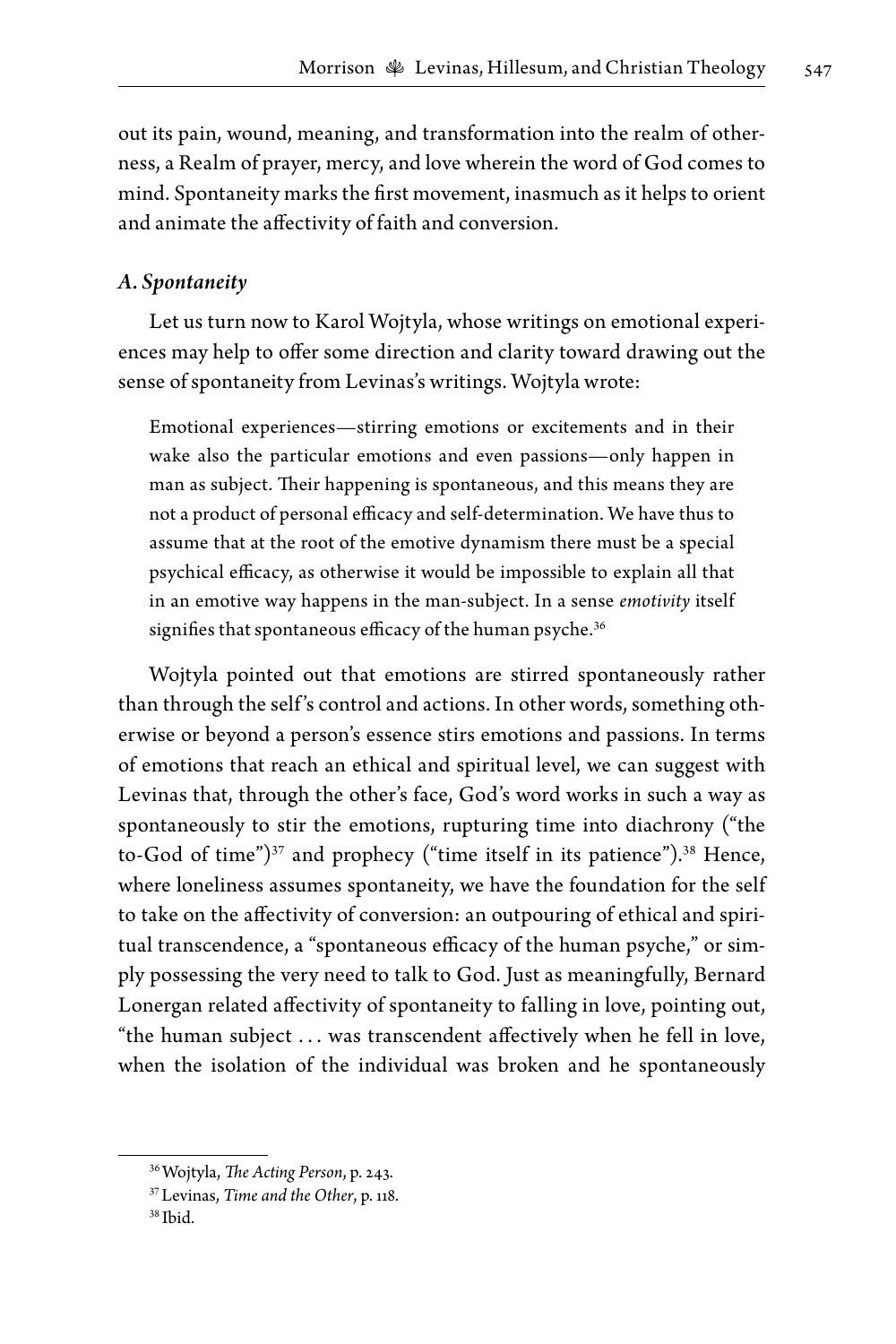functioned not just for himself but for others as well."<sup>39</sup> For Levinas, such transcendent affectivity translates as "the devotion of a theology without theodicy,<sup>240</sup> that is to say, the "ultimate intimacy" of being-for-the-other without "preachment" or "any shadow of a consoling theodicy."<sup>41</sup>

Let us look further at the affectivity of the psyche, in order to give more clarity to the sense of spontaneity. We can suggest, for example, that, where the affectivity of the psyche is oriented through a spontaneous stirring of love and compassion, the self can come to a point of understanding suffering such as loneliness "as a gift,"<sup>42</sup> facilitating the need to talk to God, as we find in Hillesum's intimate sharing with God: "To think that one small human heart can experience so much, oh God, so much suffering and so much love, I am so grateful to You, God, for having chosen my heart, in these times, to experience all the things it has experienced."43 We see here Hillesum's "interhuman perspective"<sup>44</sup> of nurturing suffering into the otherness of love and compassion rather than any rationalizations or thematizations of experience that speak more of the futility or the "uselessness"<sup>45</sup> of suffering. In a sense, then, where we conceive of spontaneity as the emotional stirrings of development in the soul, we have the foundation for the affectivity of the psyche to take on an ethical and spiritual horizon of faith, hope, and love. Such a horizon begins with the integration and transcendence<sup>46</sup> of conversion. Importantly, spontaneity helps to bring out the connection between the emotions and the psyche (the process of development, transformation, and conversion) of the soul.

 For Wojtyla, the psyche referred to the integration (transcendence) of the acting person, and, although distinct, it remains in unity with the *soma* (body), whereas the notion of the soul is highlighted as the enigmatic "principle ["ultimate source"] of transcendence and integration."47 In com-

<sup>&</sup>lt;sup>39</sup> Bernard Lonergan, *Method in Theology* (Toronto: University of Toronto Press, 1996), p. 289.

<sup>40</sup> Levinas, *Time and the Other*, p. 120.

<sup>&</sup>lt;sup>41</sup> Emmanuel Levinas, "Useless Suffering," in Emmanuel Levinas, *Entre Nous: On Th inking- of- the- Other*, tr. Michael B. Smith and Barbara Harshav (New York: Columbia University Press, 1998), pp. 99 and 100.

<sup>42</sup> Philip Roderick, *Beloved: Henri Nouwen in Conversation* (Norwich, U.K.: Canterbury Press, 2008), p. 8.

<sup>43</sup> Hillesum, *An Interrupted Life*, p. 198.

<sup>&</sup>lt;sup>44</sup> Levinas, "Useless Suffering," p. 100.

<sup>45</sup> Ibid., p. 98.

<sup>&</sup>lt;sup>46</sup> Wojtyla, *The Acting Person*, pp. 220 and 256-258.

<sup>47</sup> Ibid., p. 258.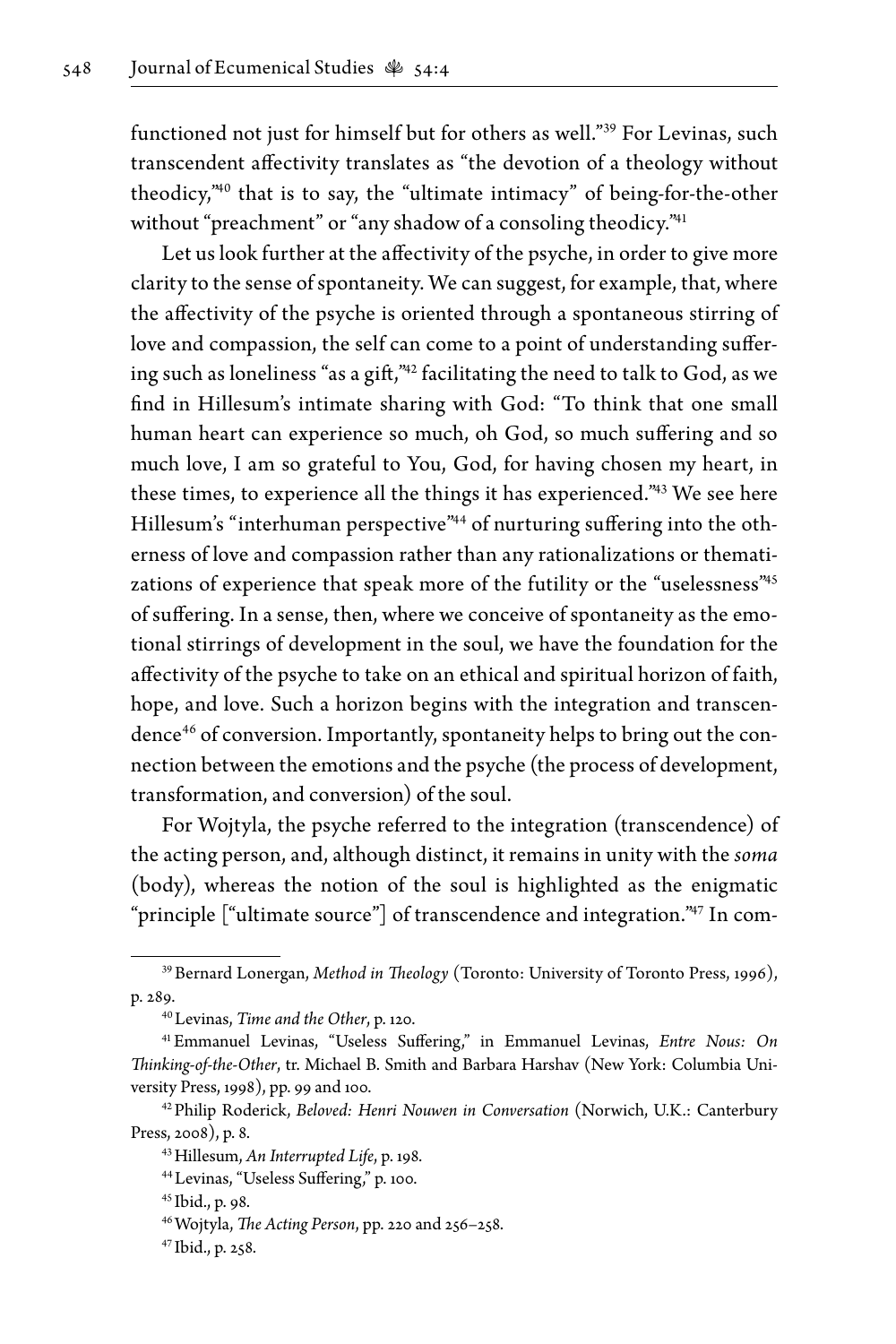parison, Levinas was quite biblical in his tone by characterizing the psyche as prophecy: "Prophecy would thus be the very psyche in the soul: the other in the same, and all of man's spirituality would be prophetic."48 We can begin to perceive that the other, through God's word's arising as an ethical command of responsibility in the other's face, plays an exacting role to move the self spontaneously toward psychical change, patience, and conversion. Prophecy, in the sense of hearing and holding the other's fears, needs, and hopes in the heart and mind, also takes the form of witness to the In-finite (God-in-the-finite). Levinas described the state of witness as "humility and admission," adding, "it is made before all theology; it is kerygma and prayer, glorification and recognition."<sup>49</sup> We can suggest, then, that spontaneity grounds and initiates the affectivity of the emotions in the diachrony of God's grace of conversion. Therefore, spontaneity signifies the affectivity of faith as we relate to the world through our "action" and "attitudes" toward others.<sup>50</sup> Further, spontaneity also helps to challenge theology to be grounded in prayer and to be wary of any totalizations of experience that seek to explain evil and suffering.

 Taking up a Christian theological lens, we can imagine that, where a spontaneous affectivity of faith emerges, the self seeks the Realm of God, adoring and glorifying the Creator in prayer, participating in Christ's kerygma, and recognizing the role of the Spirit as the One who provokes the epiphany and outpouring of revelation. Thus, spontaneity evokes an ethical- spiritual integration and formation of God's word's bonding in the psyche to open a pathway toward the integration and transcendence of prophecy, namely, the humility, patience, prayer, and witness of the Realm of God. In sum, we can deduce that spontaneity signifies the affectivity of faith and conversion.

#### *B. Melancholy*

Reflecting on theodicy and suffering, Levinas portrayed a tone of melancholy to show the failure of using theodicy to explain suffering and genocide. He lamented:

<sup>48</sup> Levinas, *Otherwise than Being*, p. 149.

<sup>49</sup> Ibid.

<sup>&</sup>lt;sup>50</sup> Bernard J. F. Lonergan, *Early Works on Theological Method 1*, ed. Robert M. Doran and Robert C. Croken (Toronto: Toronto University Press, 2010), p. 204.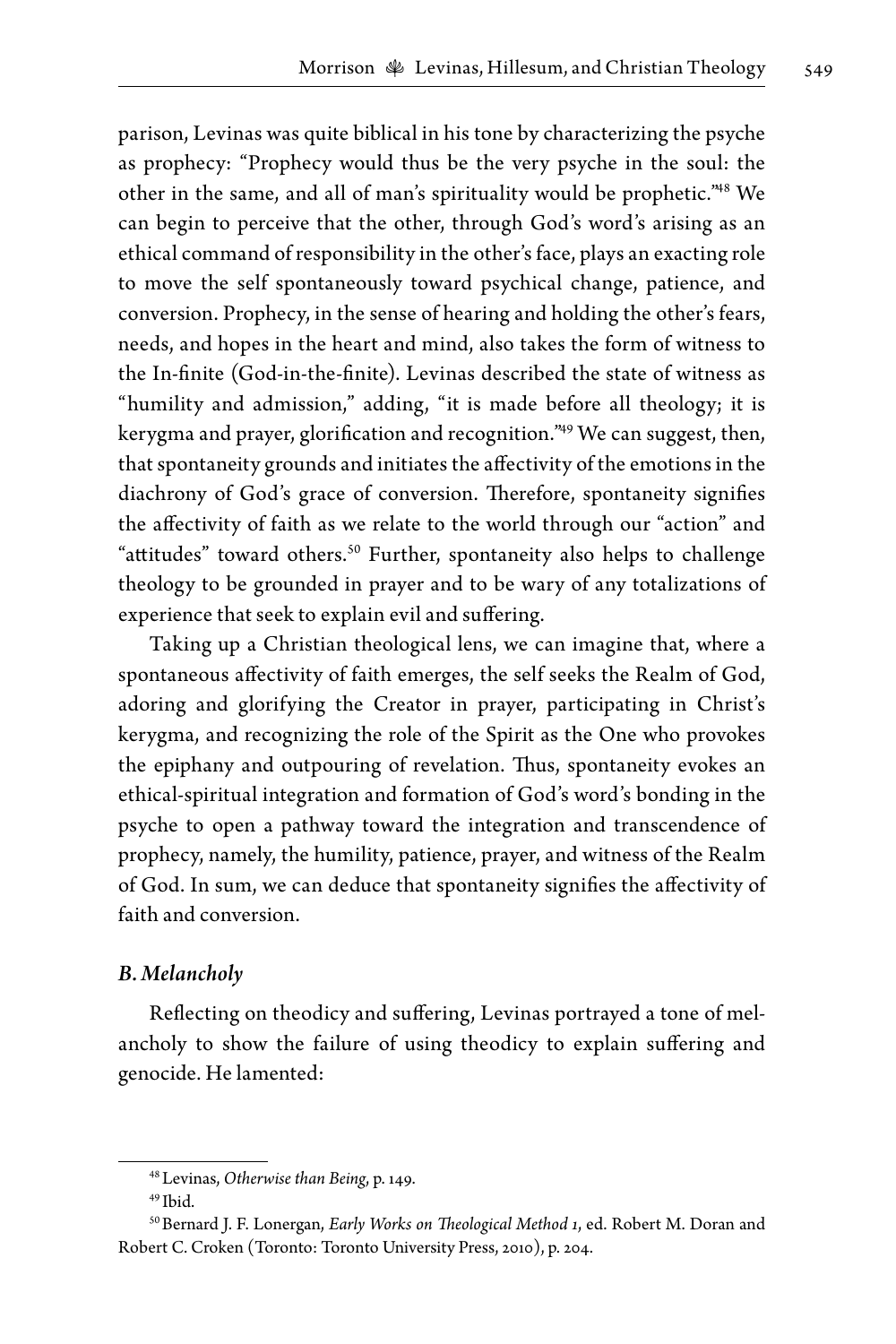Perhaps the most revolutionary fact of our twentieth-century consciousness—but it is also an event in Sacred History—is that of the destruction of all balance between Western thought's explicit and implicit theodicy and the forms that suffering and its evil are taking on in the very unfolding of this century. This is the century that in thirty years has known two world wars, the totalitarianisms of right and left, Hitlerism and Stalinism, the Gulag, and the genocides of Auschwitz and Cambodia. This is the century that is drawing to a close in the obsessive fear of the return of everything these barbaric names stood for: suffering and evil inflicted deliberately, but in a manner no reason set limits to, in the exasperation of a reason become political and detached from all ethics.

 Among these events the Holocaust of the Jewish people under the reign of Hitler seems to me the paradigm of gratuitous human suffering, in which evil appears in its diabolical horror. This is perhaps not a subjective feeling. The disproportion between suffering and every theodicy was shown at Auschwitz with a glaring, obvious clarity.<sup>51</sup>

Thus, evidencing a pensive sense of sadness about humanity's "barbaric" ways, Levinas set out to criticize and deconstruct the totalizing forces that strive to explain evil, suffering, and God's existence. These impersonal rationalizations reveal more absurdity and horror than the hope of encountering God's word in the other's face. Fittingly, Levinas has taken us beyond the totality of being toward an immemorial (spiritual) "ethical bond"52 of an outpouring of responsibility and compassion. Moreover, where his thought takes the form of "ethical sensibility"53 in the realm of "the Kingdom of God,"54 we may describe his mood as an ethical or spiritual melancholy, an interior loneliness, as it were, that transcends into otherness, as we see in Hillesum's patient search for God's word to grow inside of her "*thinking heart of the barracks*":55

But I still suffer from the same old complaint. I cannot stop searching for the great redeeming formula. For the one word that sums up everything

<sup>&</sup>lt;sup>51</sup> Levinas, "Useless Suffering," p. 97.

<sup>52</sup> Emmanuel Levinas, "God and Philosophy," in Emmanuel Levinas, *Basic Philosophical Writings*, ed. Adriaan T. Peperzak, Simon Critchley, and Robert Bernasconi (Bloomington, IN: Indiana University Press, 1996), p. 141.

<sup>&</sup>lt;sup>53</sup> Levinas, "Useless Suffering," p. 98.

<sup>54</sup> Levinas, *Otherwise than Being*, p. 52.

<sup>55</sup> Hillesum, *An Interrupted Life*, p. 199; emphasis in original.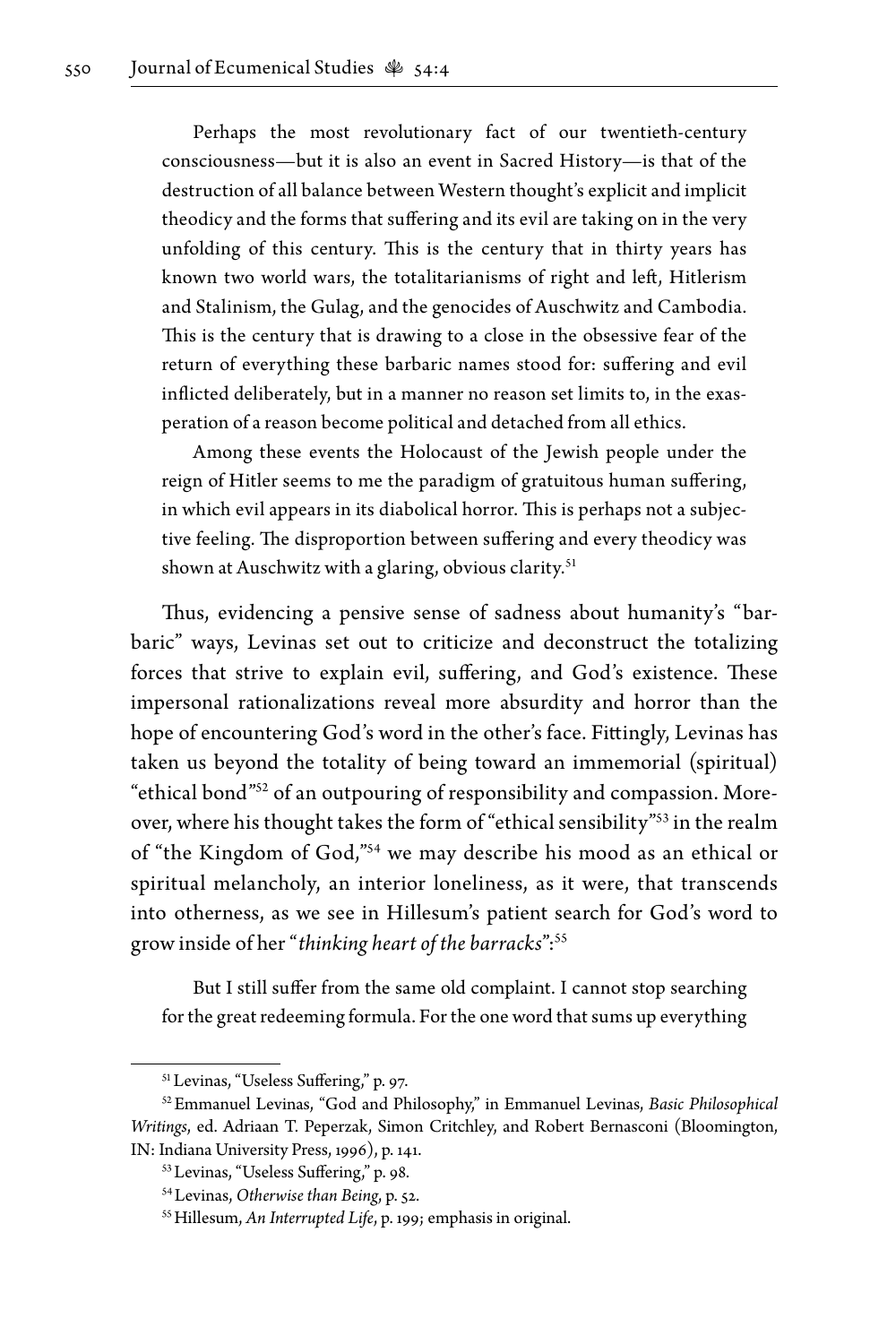within me, the overflowing and rich sense of life. "Why did You not make me a poet, oh God? But perhaps You did, and so I shall wait patiently until the words have grown inside me, the words that proclaim how good and beautiful it is to live in Your world, oh God, despite everything we human beings do to one another."56

 Both Hillesum and Levinas evoked insight into the outpouring of melancholy in the face of the "evil" and "diabolical horror" of the *Shoah*. Their ethical- spiritual character of melancholy uncovers an encounter with the other's pain<sup>57</sup> and almost, as we can imagine, the voice of hope in Ps. 133:1, "How very good and pleasant it is when kindred live together in unity!" Signified within the melancholy of hearing God's word in the other's face are the desire and confidence to oppose inhumanity as well as the hope and courage to respond with substitution and compassion. In Christian theological terms, the mood of melancholy signifies the hope to hear and respond to the cry and outrage of "the poor, the crippled, the lame, and the blind" (Lk. 14:13). As a result, the integration of melancholy into a spiritual and ethical domain also gives rise to an eschatological expression of affectivity and otherness: the very hope to feast at Christ's table in the Realm of God and to hear Jesus' word: "For I was hungry and you gave me food, I was thirsty and you gave me something to drink, I was a stranger and you welcomed me, I was naked and you gave me clothing, I was sick and you took care of me, I was in prison and you visited me" (Mt. 25:35–36).

#### *C. Vigilance*

 Levinas's ethical metaphysics also generates a sense of vigilance. Vigilance (also identified as insomnia and wakefulness) oozes out like a wound from his writings, unveiling a haunting starting point: a "stranglehold"58 of evil provoking fear, threat, and insomnia.<sup>59</sup> Comparably, Anthony Kelly provided an apt description of the subject's collision into "extinction":60 "The nihilistic view of reality is fixated in autistic materialist objectivism

<sup>56</sup> Ibid.

<sup>&</sup>lt;sup>57</sup> See Levinas, "Useless Suffering," p. 98.

<sup>58</sup> Emmanuel Levinas, *Existence and Existents*, tr. Alphonso Lingis (Dordrecht: Kluwer, 1995), p. 67.

<sup>&</sup>lt;sup>59</sup> Michael Purcell, *Levinas and Theology* (Cambridge, U.K.: Cambridge University Press, 2006), p. 90.

<sup>60</sup> Levinas, *Existence and Existents*, p. 67.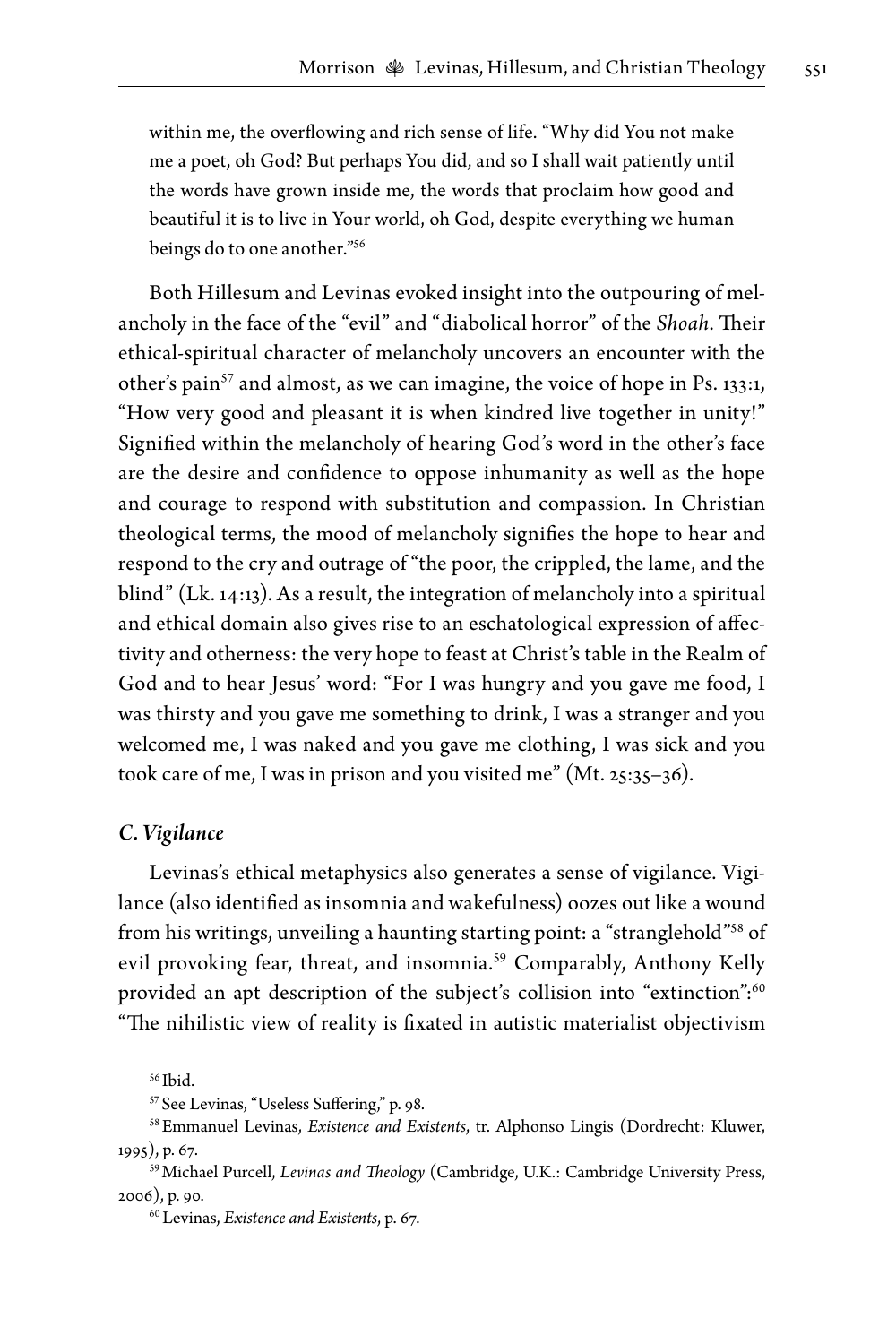that refuses to allow the reality of the personal subject in oneself or in others."<sup>61</sup> Where the self's being is reduced to competitive self-interest, for example, mutating into "forms of idolatry and cultural atheism," it receives the very "wages of sin" (Rom. 6:23), namely, death. $62$  Levinas characterized this state, provoking the death of subjectivity (existence without being an existent), as an anonymous and depersonalizing presence that he named the "there is"  $[i]$   $y$   $a$ <sup>]</sup>. <sup>63</sup> He wrote:

 We are, thus, introducing into the impersonal event of the *there is* not the notion of consciousness, but of wakefulness, in which consciousness participates . . .

 Wakefulness is anonymous. It is not that there is *my* vigilance in the night; in insomnia it is the night itself that watches. It watches. In this anonymous nightwatch where I am completely exposed to being all the thoughts which occupy my insomnia are suspended on *nothing*. They have no support. I am, one might say, the object rather than the subject of an anonymous thought.64

 We see that the "I" experiences a breakdown in which horror, threat, and fear become so overwhelming that consciousness abandons the "I." As a consequence, the "I" takes up a "twilight" character of existence, more object than subject—or, more radically, neither object nor subject.<sup>65</sup>

 Even further, the "I" experiences a horrible transcendence, a surrealism of sorts, where phenomena stop and melt in time, as in Salvador Dali's 1931 oil painting, "The Persistence of Memory." Where the objects of consciousness melt and disappear, the subject's "extinction" becomes insomnia's curse.<sup>66</sup> The horror of such surreal-like insomnia—the state where, for example, flowers and trees, faces and friends, books and smart phones melt from consciousness—premises a world of depression, forsakenness, and worthlessness. As a result, an anonymous and depersonalizing state of existence, which Levinas defined as the "there is," makes its haunting presence known. Writing from the Westerbork transit camp in Holland, we

<sup>61</sup> Anthony Kelly, *Eschatology and Hope* (Maryknoll, NY: Orbis Books, 2006), p. 106.  $62$  Ibid.

<sup>63</sup> Levinas, *Existence and Existents*, p. 65.

<sup>64</sup> Ibid., p. 66, emphases in original.

<sup>&</sup>lt;sup>65</sup> Purcell, Levinas and Theology, p. 89.

<sup>66</sup> Levinas, *Existence and Existents*, p. 67.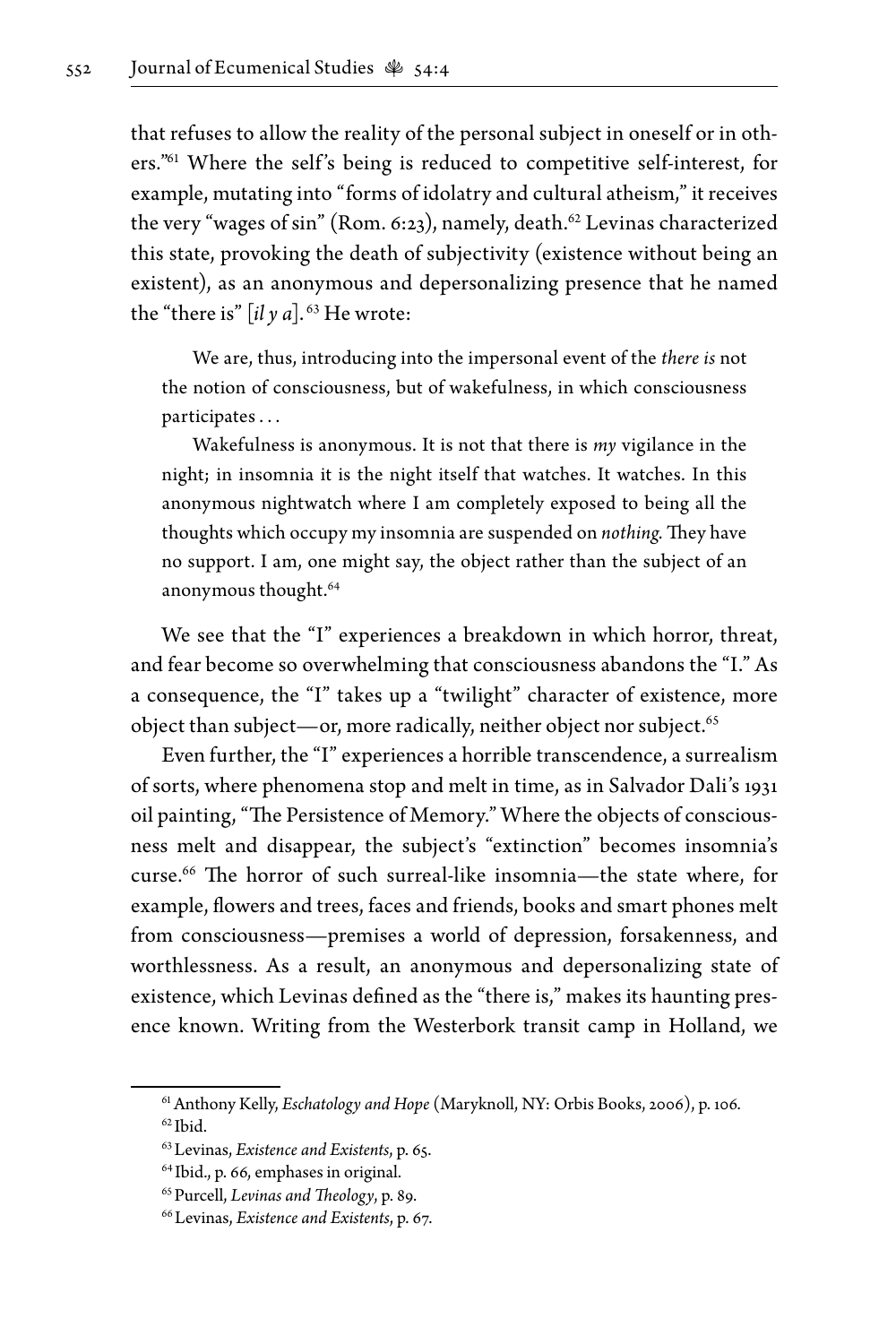could well imagine that Hillesum saw this firsthand when she stated, "We are being hunted to death all through Europe  $\ldots$ <sup>767</sup> Nor is it surprising that Levinas's development of the notion of the "there is" in his programmatic book, *Existence and Existents*, came only a few years after the end of World War II. For Levinas, the "there is," tearing subjectivity away into anonymity, left the self in a state of lostness, "a sum of negativities,"<sup>68</sup> where "suffering, guilt, failure [and] disgrace"<sup>69</sup> equaled the hell of "personal worthlessness"70 and the destruction of hope. We can surmise that the "there is" plays a part in accentuating the fear and horror of loneliness, an existence without the fellowship of existents.

The effect of the Levinasian "there is" could also be compared to the haunting authority of a dystopian society's enforcing "an identity of being the same."71 In such a dystopian world, we could imagine that the self falls into an insomnia of darkness, blind to the beauty of God's creation.72 Here, yet nowhere, the self is further lost in a vigilance of a consciousness overwhelmed with an insatiable hunger for the presence of its consuming, totalizing thoughts and rationalizations as a means to leash the emotions for its idolizations of experience. The self, now escaping into expressions of acedia and the utter darkness of loneliness—having maxed out its credit, so to speak—longs to rest in the false optimism that life is "all good." However, as such optimism reaches "the end of its tether,"73 there remains hope yet to rise out of its spiritual torpor and loneliness. For example, Levinas wrote, "We can be more or less close to this limit situation. In certain awakenings of delirium, in certain paradoxes of madness, we can surprise this impersonal 'consciousness' into which insomnia sinks."74 Hillesum was just as grave in her attitude to human suffering amid the totality of Nazism. Instead of falling into acedia, she wrote:

<sup>67</sup> Hillesum, *An Interrupted Life*, p. 348.

<sup>68</sup> Kelly, *Eschatology and Hope*, p. 9.

 $69$  Ibid.

<sup>70</sup> Ibid.

<sup>71</sup> Levinas, "God and Philosophy," p. 134.

<sup>&</sup>lt;sup>72</sup> This is brought out in the dystopian movie, *The Giver* (2014), where the beginning of the film is in black and white to portray how people do not notice colors and the beauty the world has to offer. The affectivity of seeing and enjoying colors is thus programmed out of existence.

<sup>73</sup> Kelly, *Eschatology and Hope*, p. 5.

<sup>74</sup> Levinas, *Existence and Existents*, p. 67.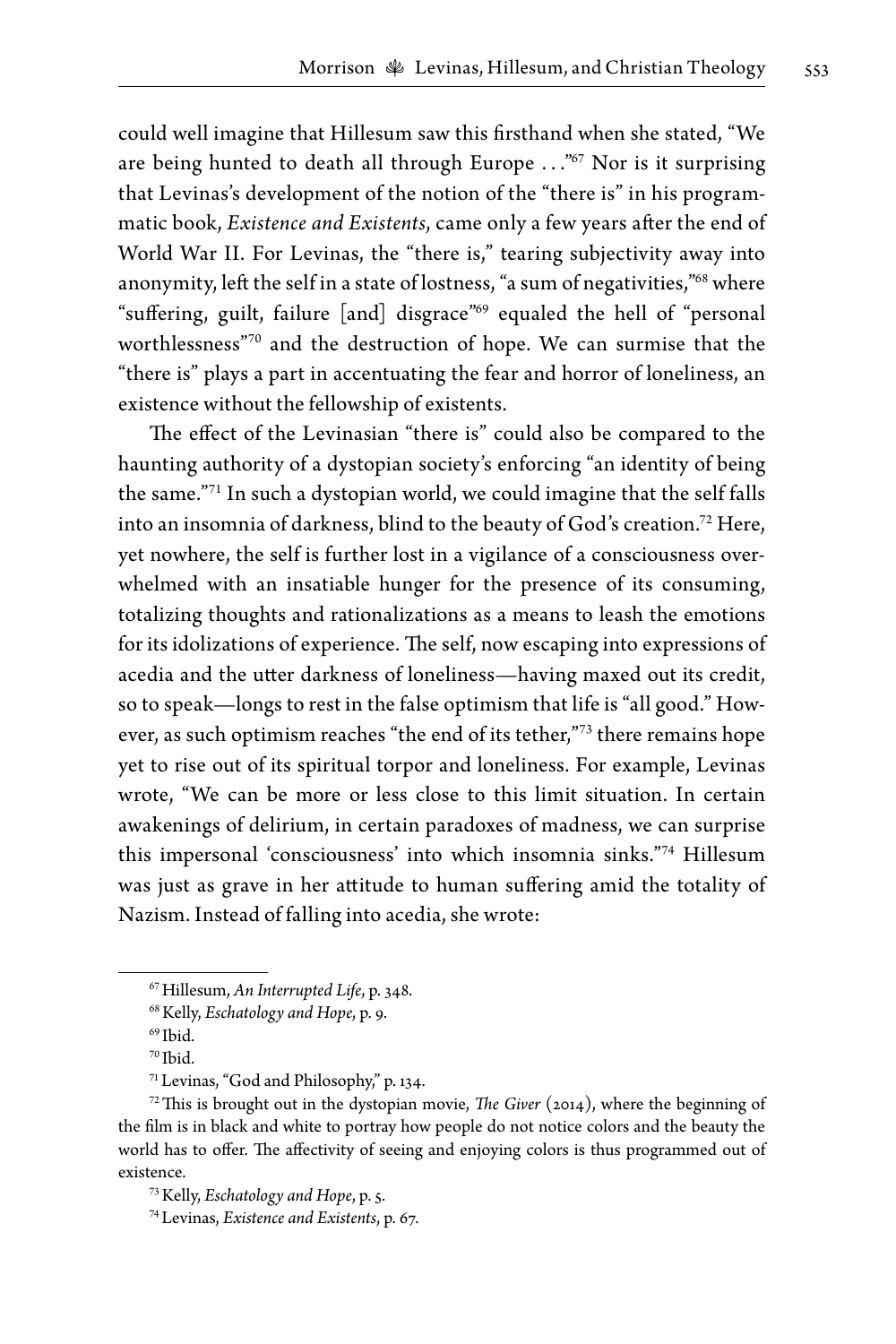Sometimes I might sit down beside someone, put an arm round a shoulder, say very little and just look into their eyes. Nothing was alien to me, not one single expression of human sorrow. Everything seemed so familiar, as I knew it all and had gone through it all before. People said to me, "You must have nerves of steel to stand up to it." I don't think I have nerves of steel, far from it, but I certainly stand up to things. I am not afraid to look suffering straight in the eyes. And at the end of each day, there was always the feeling: I love people so much. Never any bitterness about what was done to them, but always love for those who knew how to bear so much although nothing had prepared them for such burdens.<sup>75</sup>

Hence, where resilience and hope emerge in spite of bitterness or a blind optimism that falls into depression, the state of insomnia or wakefulness paradoxically becomes a place of formation and transformation. This is where the self, facing "the excess of evil,"76 begins to emerge to the near side of ethics, namely, to the affectivity of prayer and love, waiting vigilantly for the revelation of God's word of truth, beauty, and goodness. Levinas explained that the catalyst for this change is the disturbance of the other:

Insomnia—the wakefulness in awakening—is disturbed in the core of its formal or categorical *equality* by the *other*, which tears away at whatever forms a nucleus, a substance of the Same, identity, a rest, a presence, a sleep. Insomnia is disturbed by the other who breaks this rest, breaks it from this side of the *state* in which equality tends to establish itself. . . . Insomnia is wakefulness, but a wakefulness without intentionality—dis-interested. $^{77}$ 

 As with Hillesum's state of wakefulness and disinterestedness "to look suffering in the eyes," Levinas invited us to re-think our notion of "equal*ity* by the *other*." In spite of political, social, economic, and even religious agendas that seek to reduce the other to the same, there remains the call of the In-finite (God-in-the-finite) to learn to "love people so much" through disinterestedness—that is to say, an ethical- spiritual vigilance of beingfor- the- other before the mystery of God. Consequently, rupturing the self's consciousness, the affectivity of such vigilance (insomnia) takes on

<sup>75</sup> Hillesum, *An Interrupted Life*, p. 227.

<sup>76</sup> Emmanuel Levinas, "Transcendence and Evil," in Emmanuel Levinas, *Collected Philosophical Papers*, tr. Alphonso Lingis (Pitt sburgh, PA: Duquesne University Press, 1998), p. 179.

 $^{77}$  Levinas, "God and Philosophy," pp. 132–133; emphases in original.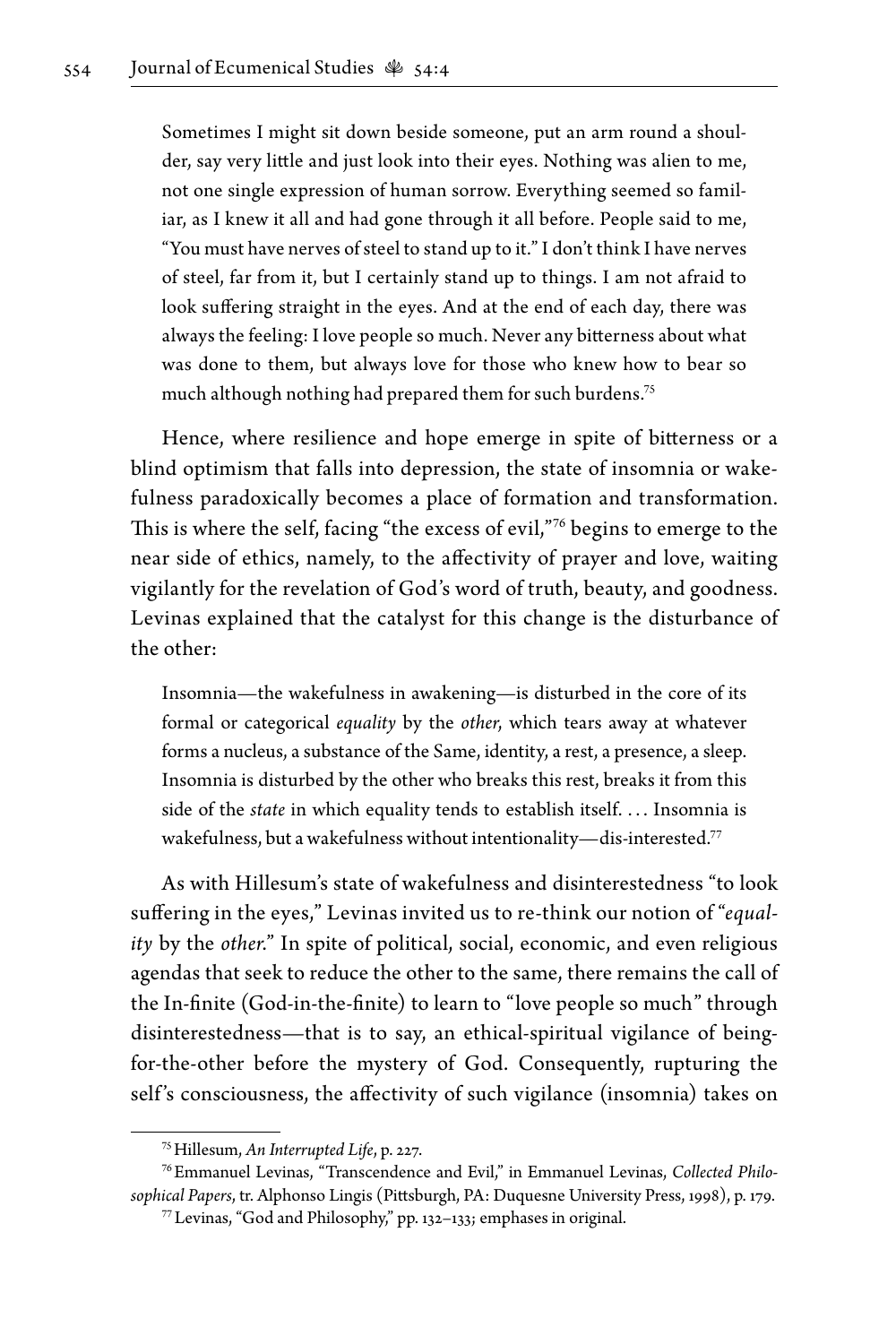the quality of "a wakefulness in awakening"—to be present to God's word in the other's face, transforming bitterness into the endurance of love.

 Beyond the presence of power over the other there arises a fecund time for the formation of the self's ethical and spiritual life. Levinas described such awakening as "the spirituality of the soul,"78 which we can exemplify in the warm intimacy of Hillesum's prayer to God. Her ethical- spiritual awakening of affectivity underlines that loving others so profoundly is one and the same as loving God. In Christian theological terms, we could suggest that the state of insomnia offers possible insight into the experience of Holy Saturday, where the dead Christ, overflowing with the affectivity of ethical- spiritual insomnia (vigilance and wakefulness), disturbs and ruptures the consciousness of those lost in God- forsakenness with the disinterestedness of a responsibility (expiation) accentuated through the compassion of "loving people so terribly."

 It would not be surprising to imagine that to be disinterested responsible for the other—is demanding and difficult, especially where one is touched by God to face the gravity of being-for-the-other. This is because the nature of responsibility requires the formation of a spirituality of the soul through the vigilance of not being silent about the other's suffering, loneliness, and hunger. In 1957, Levinas wrote the essay "Freedom of Speech"79 to criticize Western culture for divorcing itself from the "meaning of language."80 Highlighting the need to be vigilant to speak otherwise in the language of otherness, Levinas stated:

We have a closed language, and a civilization composed of aphasiacs. Words have once more become the mute signs of anonymous infrastructures, like the implements of dead civilizations or the abortive acts of our daily lives. By being coherent, speech has lost its speech. From this point on, there is no longer any word that has the authority necessary to announce to the world the end of its own decline.<sup>81</sup>

 Levinas wrote these haunting words in response to the threat of communism's spreading in Europe, to a political totalitarianism resting on an

<sup>78</sup> Ibid., p. 132.

<sup>&</sup>lt;sup>79</sup> Edith Wyschogrod, *Emmanuel Levinas: The Problem of Ethical Metaphysics* (New York: Fordham University Press, 2000), p. 26.

<sup>80</sup> Emmanuel Levinas, "Freedom of Speech," in Levinas, *Diffi cult Freedom*, p. 207.  $81$  Ibid.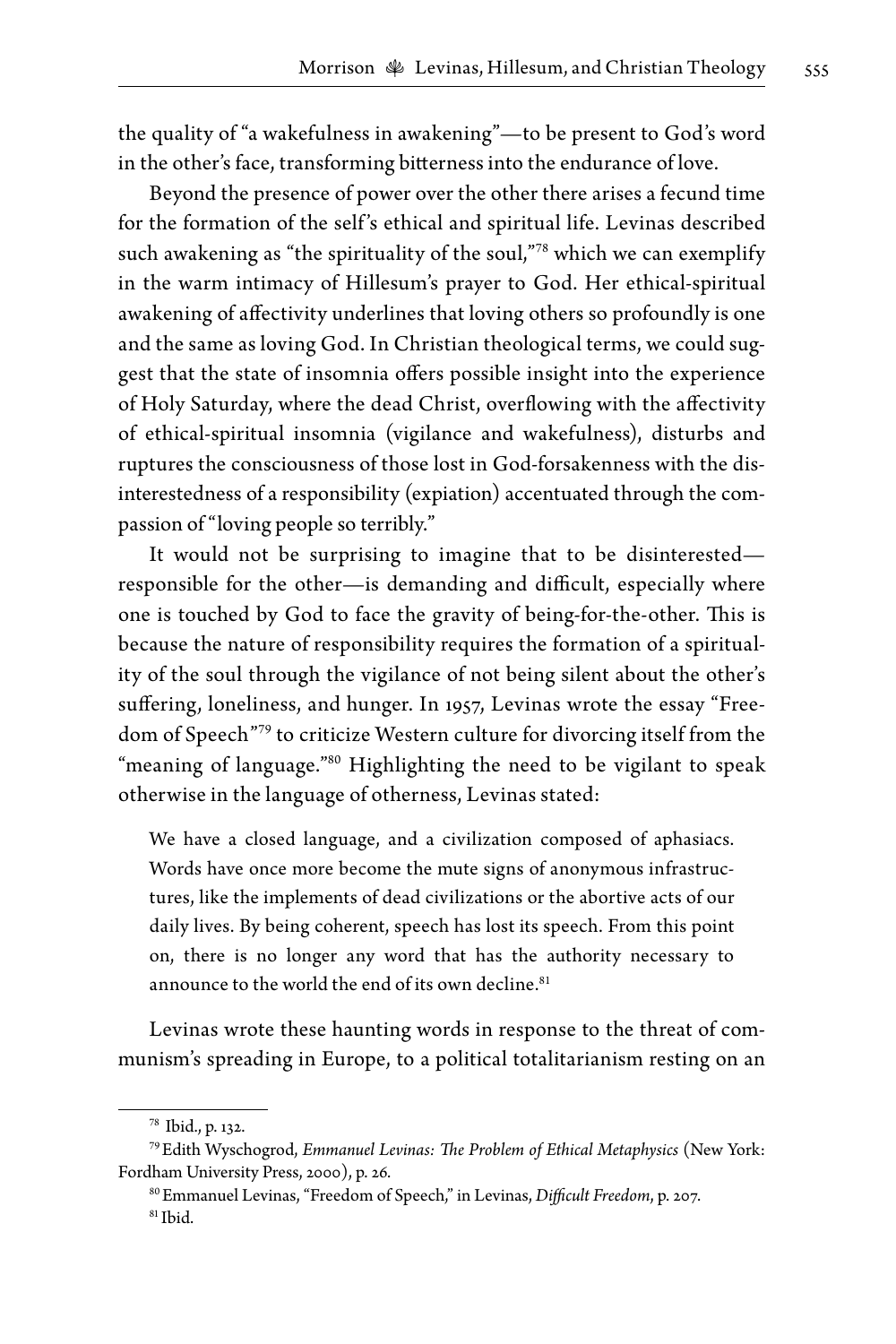ontological horror of "an impersonal universe, a universe without language."82 In response, we may ask what words may help to overcome the threat of aphasia's reducing human language to the horror of an anonymous presence of nothingness. Or, again, what words have "the authority to announce" hope, healing, and the promise of peace and forgiveness "to the world"? Let us suggest that, for example, Hillesum's affectivity of talking to God, "I love people so terribly, because in every human being I love something of You,"83 bears the authority to "announce to the world" that, "at the very moment where all is lost, everything in possible."84

#### IV. Affectivity in Theology and Christian Living

Moving toward a sense of Christian praxis and living, let us look first at some of the challenges that remain to even reflecting on such an existence. Pope Francis has warned of the temptation of acedia (torpor), "a distaste for spiritual things,"85 among pastoral workers and religious men and women, such "agents of evangelization" who "pray."86 In contrast, Hillesum advised, "Things come and go in a deeper rhythm, and people must be taught to listen; it is the most important thing we have to learn in this life."87 We can envisage that blocking the will to listen speaks of "a heightened individualism, a crisis of identity and a cooling of fervour,"88 which stands in stark contrast to Hillesum's openness to share God's beauty, as she wrote from the Westerbork transit camp not long before her death at Auschwitz: "My life has become an uninterrupted dialogue with You, oh God, one great dialogue."<sup>89</sup> In Christian theological terms, we can suggest that affectivity in human living arises in "a renewed personal encounter

<sup>82</sup> Ibid.

<sup>83</sup> Hillesum, *An Interrupted Life*, p. 198.

<sup>84</sup> Levinas, *Existence and Existents*, p. 92.

<sup>85</sup> Karl Rahner, *On Prayer* (New York: Paulist Press, 1968), p. 104.

<sup>&</sup>lt;sup>86</sup> Pope Francis, Apostolic Exhortation, *Evangelii gaudium* (hereafter, E.G.), no. 78; avail-

able at http://w2.vatican.va/content/francesco/en/apost\_exhortations/documents/papa - francesco\_esortazione- ap\_20131124\_evangelii- gaudium.html.

<sup>87</sup> Hillesum, *An Interrupted Life*, p. 332.

<sup>88</sup> E.G., no. 78.

<sup>89</sup> Hillesum, *An Interrupted Life*, p. 332.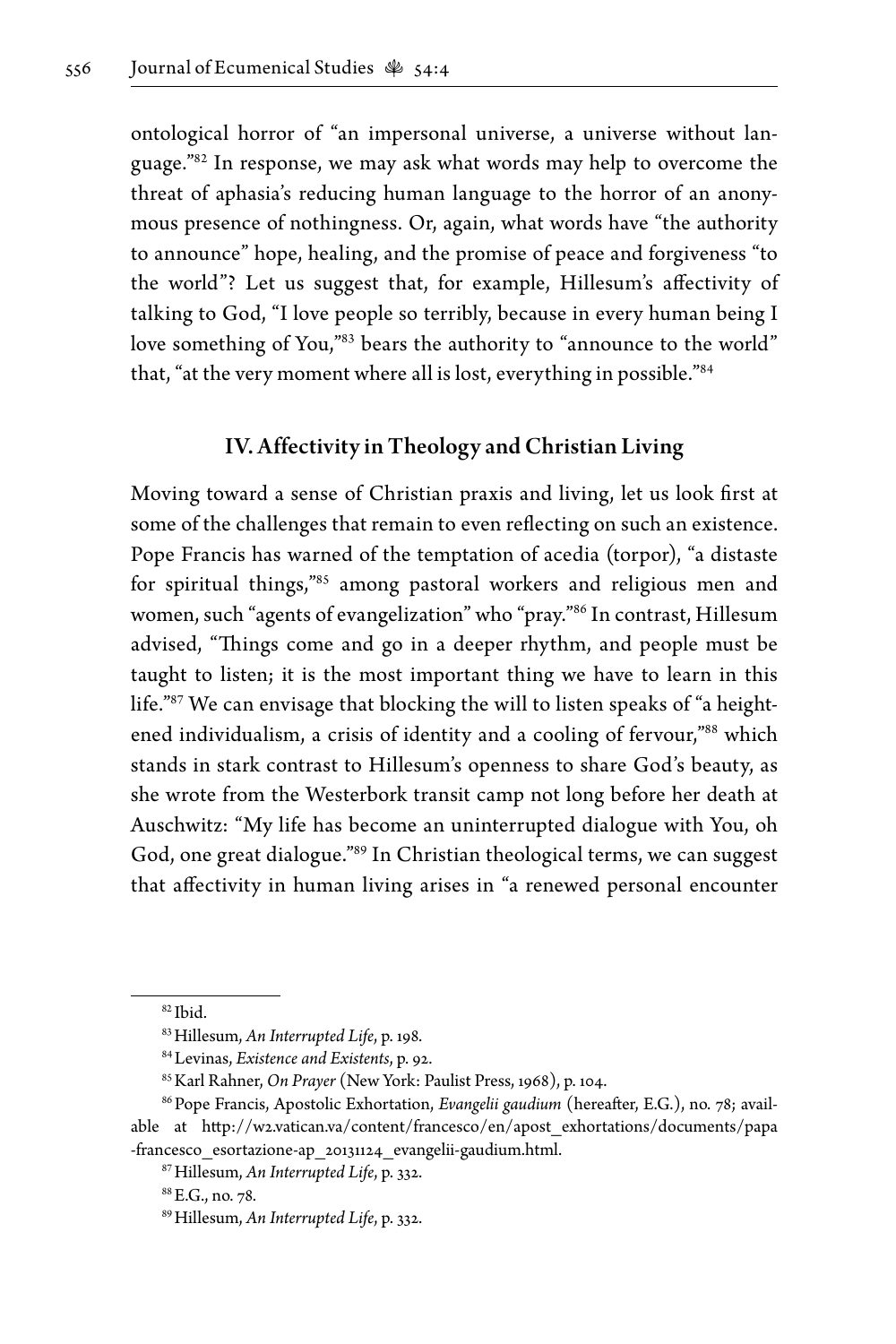with Jesus Christ,"<sup>90</sup> animated by the joy of the gospel (2 Cor. 6:10) "to bring good news to the poor" (Lk. 4:18).

 Let us imagine that one of the ways to appreciate the theological sense of affectivity is to look at how it nurtures the Christian community to become a place "to commence on the path towards forgiveness."<sup>91</sup> The internal, formative effect of affectivity calls forth a desire to learn from Christ to be poor in spirit and to talk to God. The desire to seek the Realm of God underlines further "the "trinification" of human existence as it is drawn into the love life of the divine persons, as members of Christ, temples of the Spirit, and children of the Father."92 As we stand before God's mystery of love, our condition of loneliness transforms spontaneously into otherness, enabling an affectivity of being a gift of self for others—as we find in Jesus' statement, "In everything do to others as you would have them do to you; for this is the law and the prophets" (Mt. 7:12).

 Jesus' language of the heart proclaims and witnesses to the formation of Christian faith and hope for the divine Realm. From the spontaneity of conversion from loneliness to otherness comes the outpouring of melancholy, of "searching for the great redeeming formula,"93 namely, to encounter the other's suffering with the wisdom of the gospel that opens toward the vigilance of love for others. We can suggest, then, that Jesus' words invite a Christian affectivity: adoring God the Father (a spontaneous moment of transfiguration, initiating conversion and a renewed intimacy of talking to God), breathing hope through the Holy Spirit (allowing the gift of melancholy to facilitate the encounter of the other's outrage, pain, and suffering), and walking in the light of Christ (to love others vigilantly and joyfully from the heart [Ps. 19:2 and Mt. 18:35]). Given that Jesus the Christ is the forgiveness of sins, the challenge emerges to face the difficult path of forgiveness and to learn to love people "so terribly" through a habitus or praxis of otherness that expresses the affectivity of resilience and the deepest happiness of giving the promise of peace and healing to those who are near and far (Is.  $57:19$  and Eph. 2:17).

<sup>90</sup> E.G., no. 3.

<sup>&</sup>lt;sup>91</sup> See Roger Burggraeve, "The Difficult but Possible Path towards Forgiveness and Reconciliation," *Louvain Studies* 41 ( January, 2018): 42.

<sup>92</sup> Kelly, *Eschatology and Hope*, p. 210.

<sup>93</sup> Hillesum, *An Interrupted Life*, p. 199.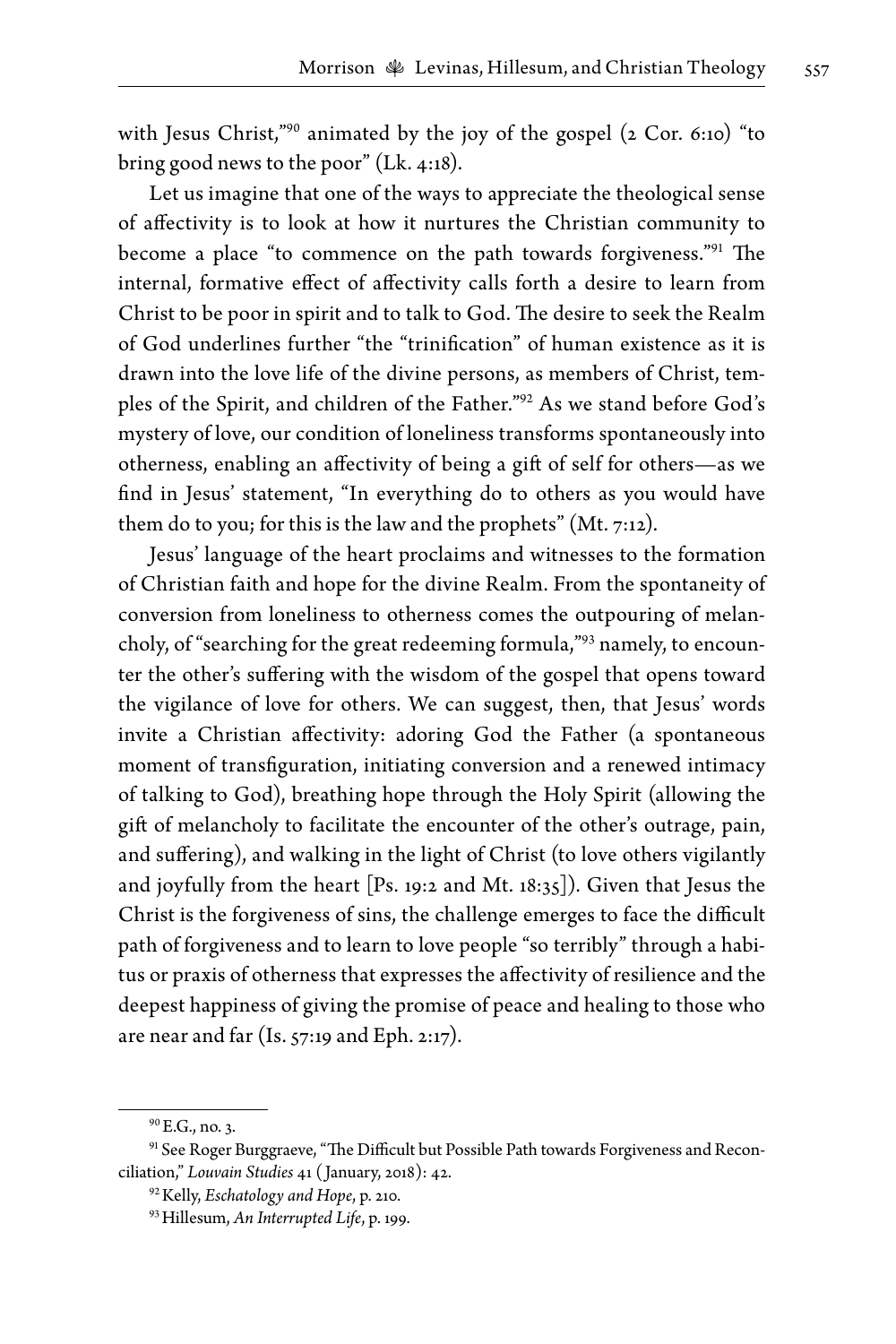The appeal of affectivity in theology and Christian living signifies how the joy of the gospel rather than, for example, the fear of loneliness or "the slavery of sadness"<sup>94</sup> "fills the hearts and lives of all who encounter Jesus,<sup>"95</sup> for the affectivity of being joyful in spite of sorrows  $(2 \text{ Cor. } 6:10)$ unveils courage and resilience to achieve, for example, unity in the midst of conflict. Given that Christian communities will experience tension and conflict, the challenge is to work toward achieving "a joy which is shared" and to "face conflict head on" as a means to work toward forgiveness and reconciliation and not lose one's bearings.<sup>96</sup> However, for many, mutuality and the bodiliness of sharing joy become impossible. Impulses arise simply to walk away from the conflict, "wash their hands of it and get on with their lives."97

People become imprisoned within the bitterness of loneliness and end up following a compass of "confusion and dissatisfaction,"98 rather than allowing the melancholy of the moment spontaneously to nurture loneliness into the vigilance of love. Accordingly, where we open our hearts to the peace of Christ (Eph. 2:14), made possible "through the blood of his cross" (Col. 1:20), we discover a common ground to nurture the promise of forgiveness and the hope for reconciliation.<sup>99</sup> Francis, guiding the Church toward hearing the joy of the gospel, exemplifies such a search for a common ground. Reflecting on how "unity prevails over conflict," he stated in *Evangelii gaudium*, no. 228, "In this way it becomes possible to build communion amid disagreement, but this can only be achieved by those great persons who are willing to go beyond the surface of the conflict and to see others in their deepest dignity. This requires acknowledging a principle indispensable to the building of friendship in society: namely, that unity is greater than conflict."

 Francis has set out vigilantly to see "others in their deepest dignity." In effect, I want to suggest here that, in the affectivity "to go beyond the surface of the conflict," we see the stirrings of an affectivity of vigilance to build friendship in community. For Levinas, developing a sense of

<sup>94</sup> Vanier, *Man and Woman*, p. 29.

<sup>95</sup> E.G., no. 1.

<sup>96</sup> Ibid., nos. 2 and 227.

<sup>97</sup> Ibid., no. 227.

<sup>98</sup> Ibid.

<sup>99</sup> Ibid., no. 229.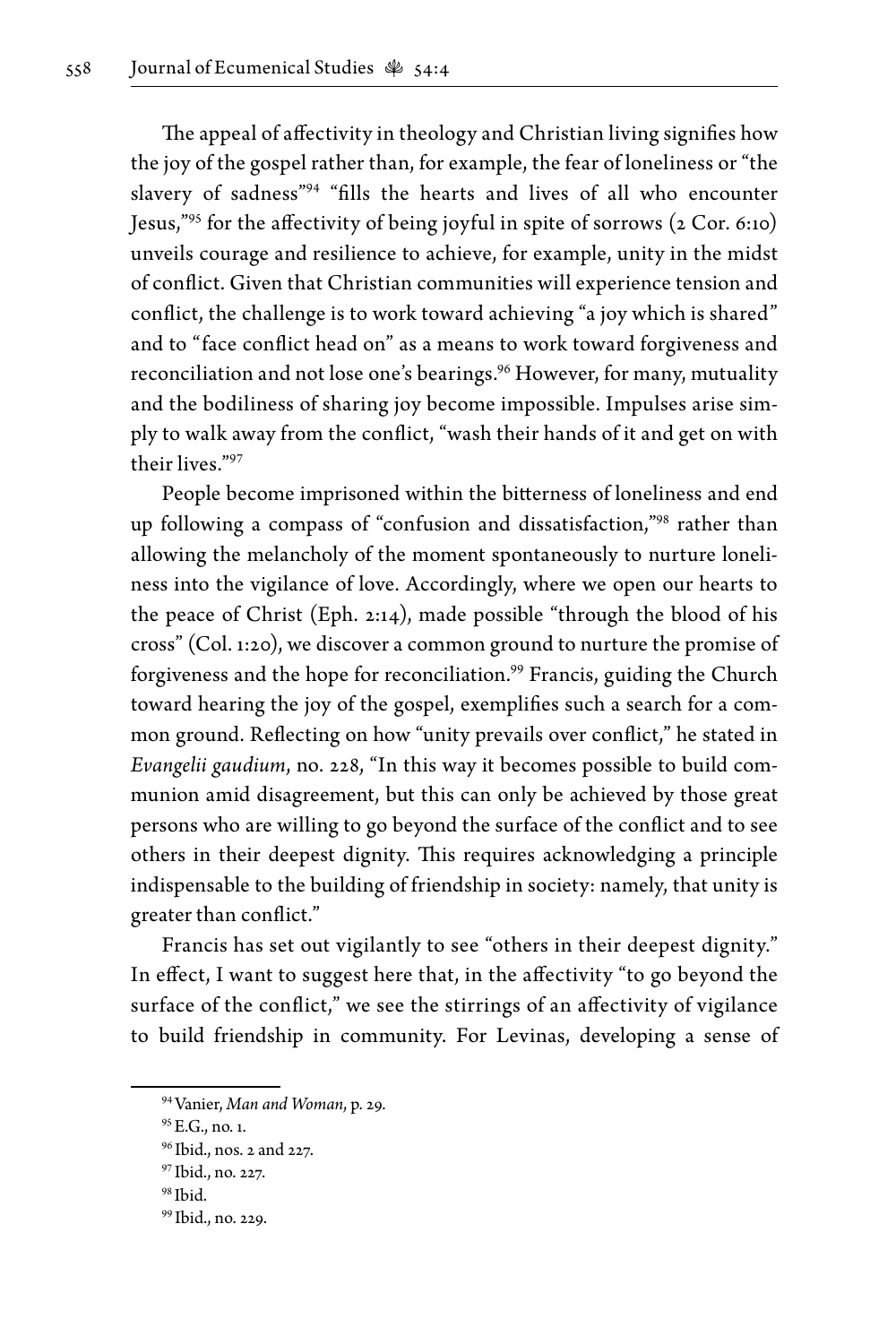vigilance implies having suffered a stupor or trauma or overwhelming surprise, namely, something unheard-of in everyday consciousness.<sup>100</sup> Inspired by Levinas, we can think of the encounter with the risen Christ's word in the face of the other, producing a traumatic and turbulent shock—a spontaneous stirring of emotions—orienting the affectivity of conversion and otherness, the very offering of oneself "for-the-other."<sup>101</sup> From spontaneously responding to the overwhelming surprise of God's word—"that unity is greater than conflict"—the self can feel the melancholy, shock, and threat of "fragmentation and breakdown,"102 as we see in Hillesum's resilient words of faith:

 "How great are the needs of Your creatures on this earth, oh God. They sit there, talking quietly and quite unsuspecting, and suddenly their need erupts in all its nakedness. Then, there they are, bundles of human misery, desperate and unable to face life. And that's when my task begins. It is not enough simply to proclaim You, God, to commend You to the hearts of others. One must also clear the path toward You in them, God, and to do that one has to be a keen judge of the human soul."<sup>103</sup>

 Facing the shock and turbulence of encountering the other's poverty and need, Hillesum was close to Francis, who would lament in E.G., no.229, "If hearts are shattered in thousands of pieces, it is not easy to create authentic peace in society." The experience of melancholy, as we learn from Hillesum and Francis, signifies together a prophetic hope and demanding task to uncover God's presence and "beauty,"104 to give good news to the poor. As a result, we may begin to sense the overwhelming force of affectivity to orient forgiveness and reconciliation within a Christian community and to exhort the necessity to be "a keen judge of the human soul."

In conclusion, where forgiveness is deepened by an affectivity of learning to appreciate the dignity, beauty, and value of the poor, the Christian community takes courage to overcome the temptation to fall into a "closed

<sup>100</sup> Levinas, "God and Philosophy," p. 132.

<sup>101</sup> See Levinas, *Otherwise than Being*, p. 50.

<sup>102</sup> E.G., nos. 228 and 229.

<sup>103</sup> Hillesum, *An Interrupted Life*, pp. 204–205.

<sup>104</sup> Ibid., p. 332.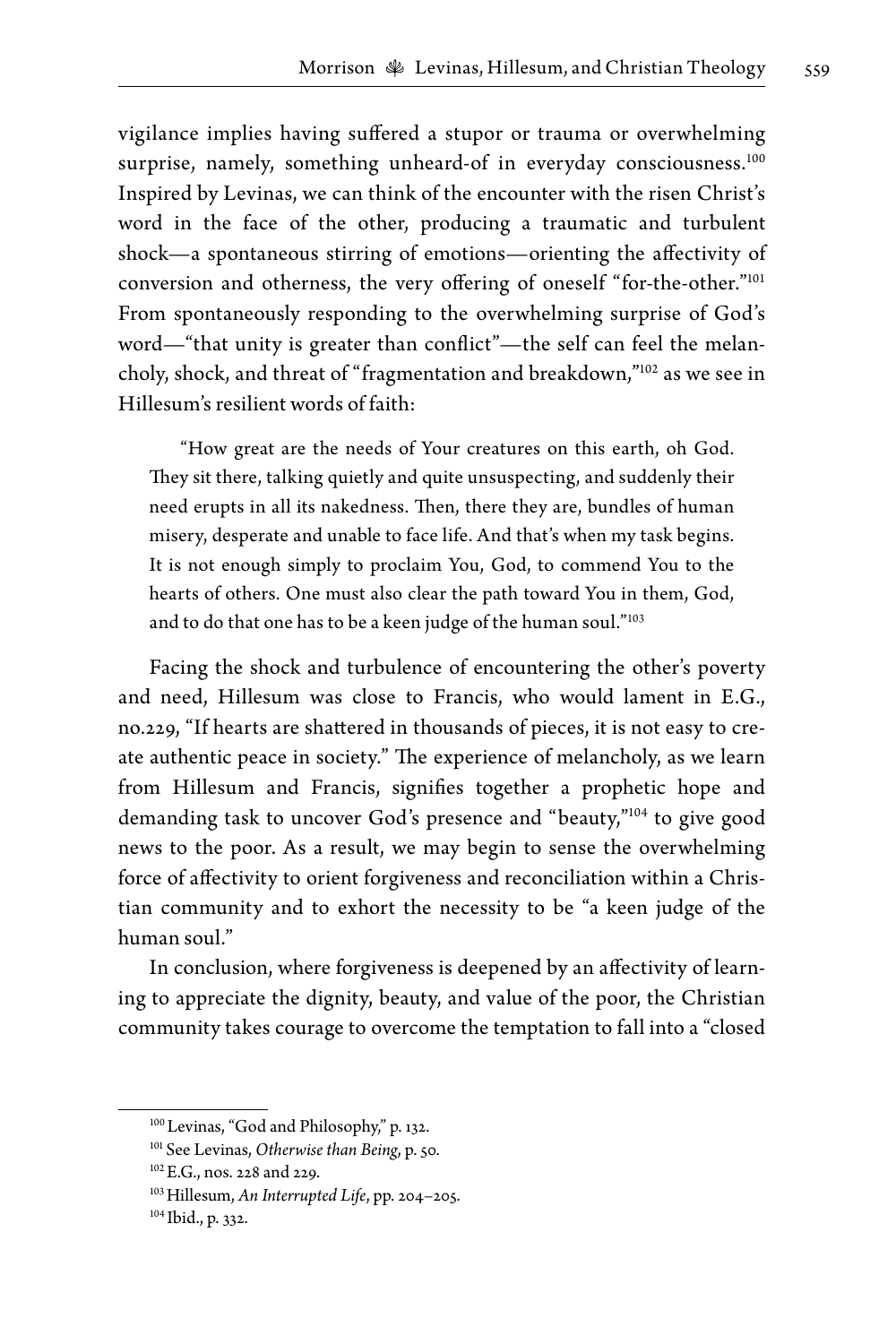language  $\ldots$  of aphasiacs."<sup>105</sup> Such affectivity transforms into a promise where we seek from the heart (Mt. 18:35) to offer the friendship of Christ and the joy of the gospel to "the poor, the crippled, the lame, and the blind" (Lk. 14:13). Altogether, through the turbulence of conversion to the Realm of God (the spontaneity of faith); the shock and trauma of bearing the other's pain, suffering, and outrage (the melancholy of hope); and the transcendence and joy of loving others (the vigilance of love)—Christian theology can learn much from such Jewish thinkers as Levinas and Hillesum. Accordingly, we can suggest that "human" affectivity becomes a "humane" affectivity and existence, coming to rest in the simplicity of talking to God and being open to nurture the grace of such intimacy in the love of the poor and in listening and responding to their fears, needs, outrages, and hopes. In this way of following "the movements of your heart closely," $106$  to be attentive even to the vulnerability of our isolated, lonely condition, the poor "call us to love and waken within us what is most precious: compassion."107

The more the Christian community learns to talk to God and listen to the poor, the more it may be open to an affectivity of being poor in spirit and living in the union of love rather than the discord of fear. We may then, as a community of faith, growing in "greater maturity, compassion and acceptance of self and others,"108 discover "the greatest and deepest happiness"<sup>109</sup> of life, namely, the affectivity, humility, and joy of talking to God: "I love people so terribly, because in every human being I love something of You." We can hope that a catalyst for such joy can be the fruit and goodness of Jews and Christians who sit down together, learn from one another, and listen to the experiences and encounters of one another's affectivity of human living and talking to God.

**Glenn Morrison** (Catholic) is an associate professor in systematic and pastoral theology at the University of Notre Dame Australia in Fremantle, where has taught or

<sup>105</sup> Levinas, "Freedom of Speech," p. 207.

<sup>&</sup>lt;sup>106</sup> Monbourquette, How to Forgive, p. 69.

<sup>&</sup>lt;sup>107</sup> Jean Vanier, *Drawn into the Mystery of Jesus through the Gospel of John* (Ottawa: Novalis, 2004), p. 173.

<sup>108</sup> Ibid., p. 188.

<sup>109</sup> Hillesum, *An Interrupted Life*, p. 198.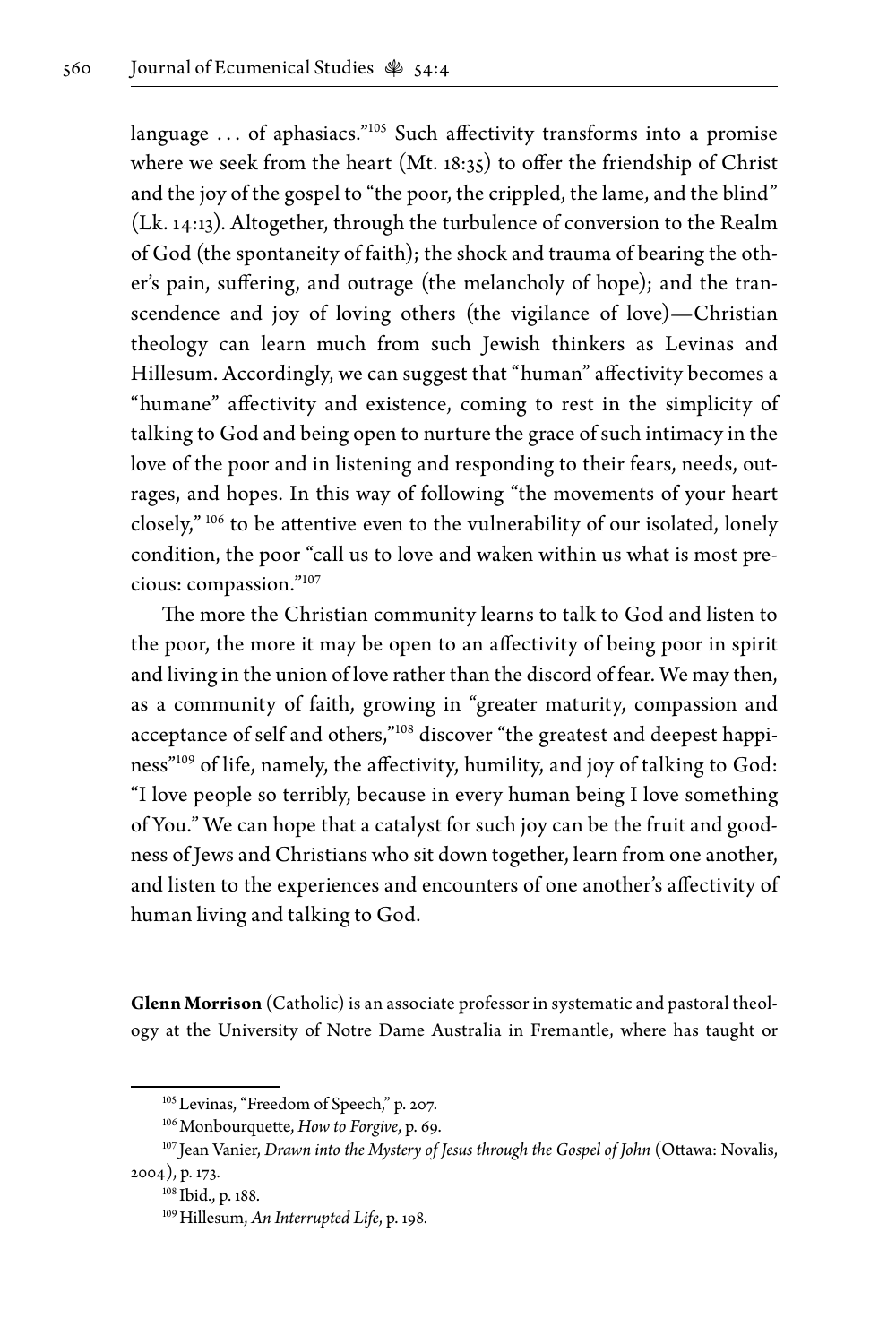lectured since 2005. He has a Master of Theology from Melbourne College of Divinity and a Ph.D. (2004) in Systematic Theology and Continental Philosophy from Australian Catholic University. He is the author of *A Th eology of Alterity: Levinas, von Balthasar, and Trinitarian Praxis* (Duquesne University Press, 2013). He has published five book chapters and two dozen articles in journals including *The Heythrop Journal*, *Irish Theological Quarterly, The Furrow, the Australian eJournal of Theology, and J.E.S.* He has presented refereed papers in Australia, New Zealand, and Belgium. His research interests look at pastoral and practical ways to bring philosophy and theology, Judaism and Christianity, and poetry and spirituality together to animate the creative imagination of faith. Since 2017, he has been a member of the Clergy Support and Formation Board of the Archdiocese of Perth. In 2013–14, he chaired the Council of Christians and Jews in Western Australia. His family's Jewish background spurred his interest in Jewish-Christian dialogue.